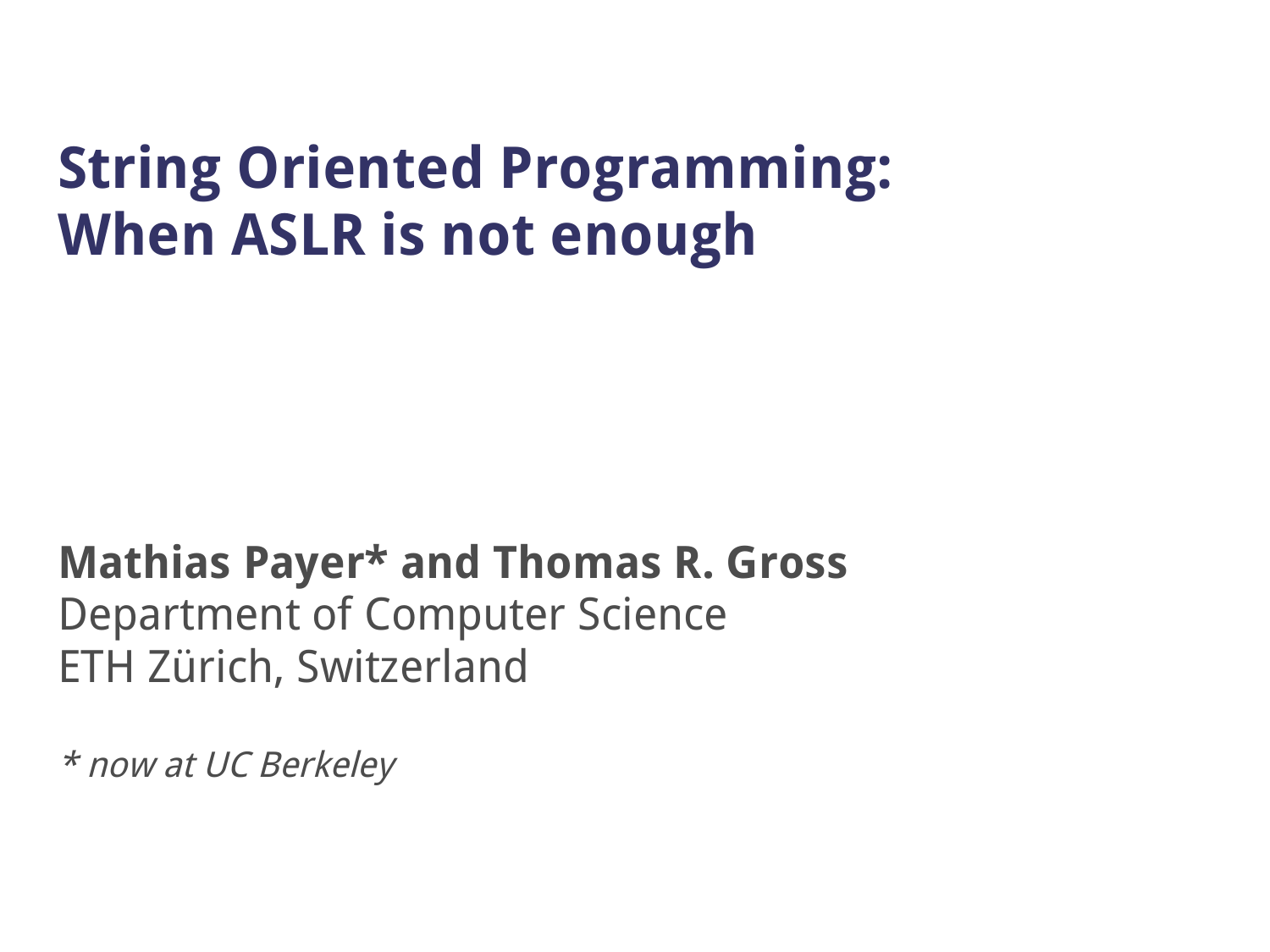### **Current protection is not complete**

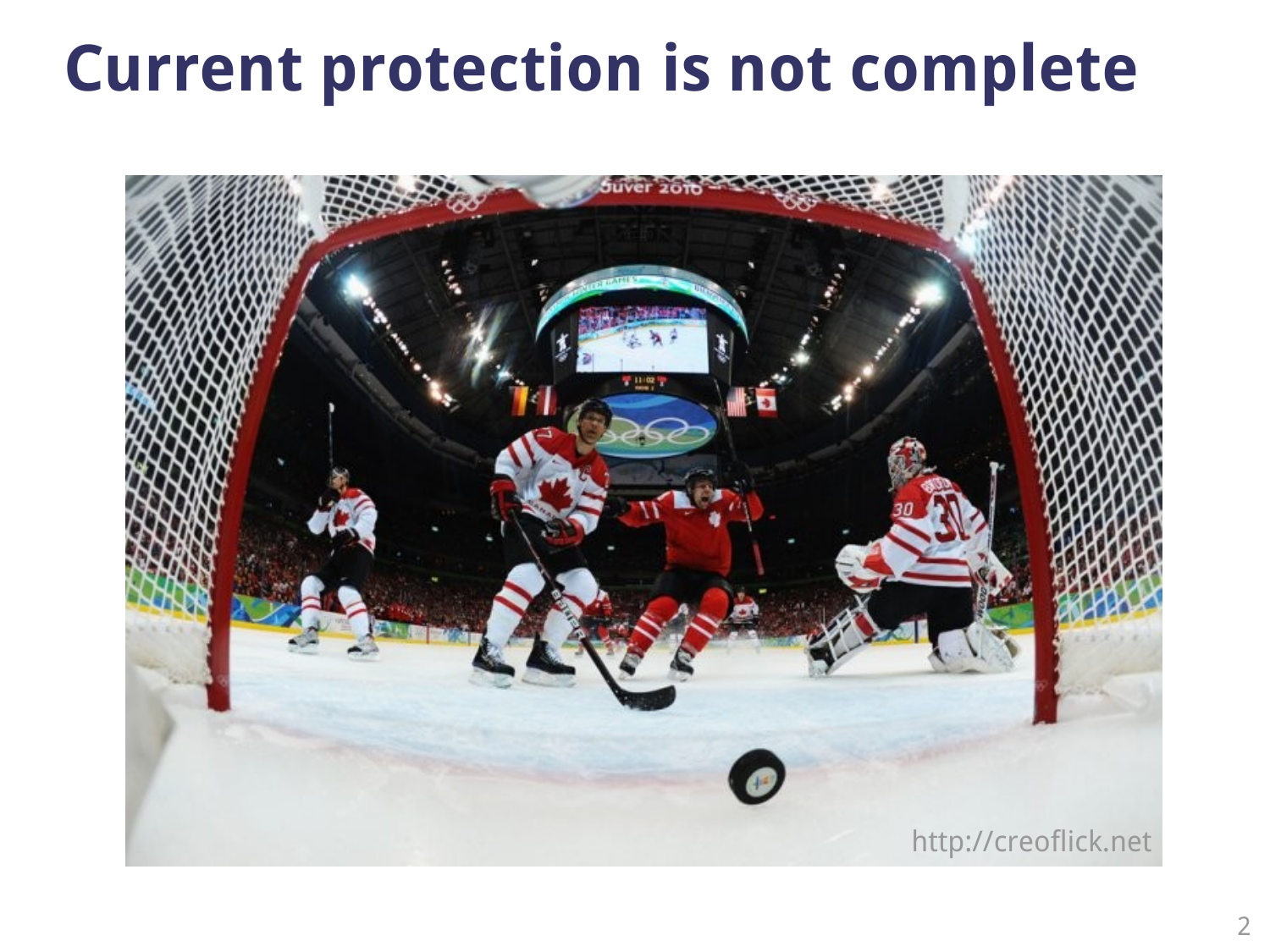## **Motivation: circumvent protections**



Format string exploits are often overlooked

- Drawback: hard to construct (due to protection mechanisms)
- Define a way to deterministically exploit format string bugs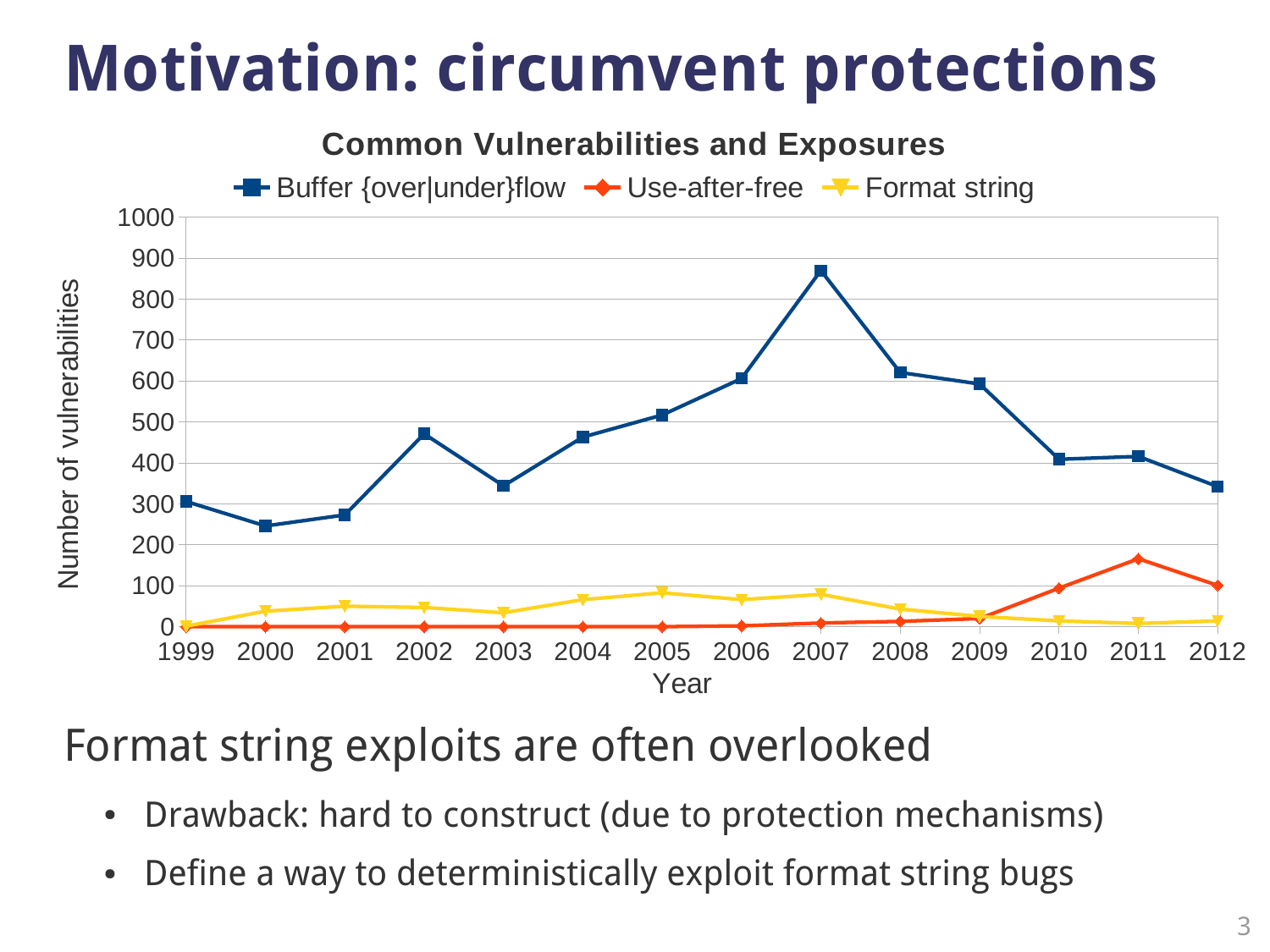### **Attack model**

Attacker with restricted privileges forces escalation

Attacker knows both source code and binary

Definition of a successful attack

- Redirect control flow to alternate location
- Injected code is executed or alternate data is used for existing code

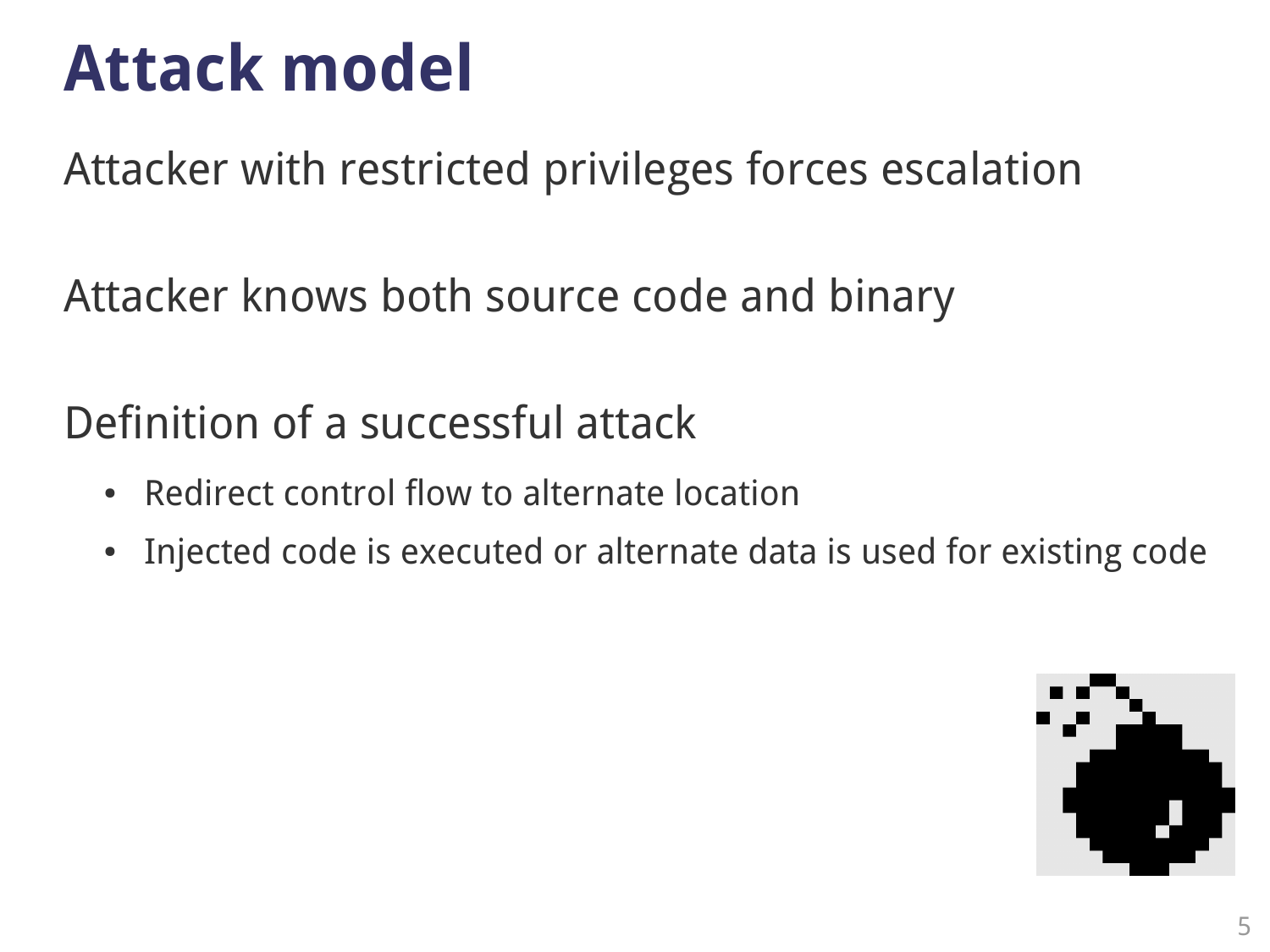## **Outline**

Motivation Attack model

Current protection and their weaknesses Attack building blocks String Oriented Programming Conclusion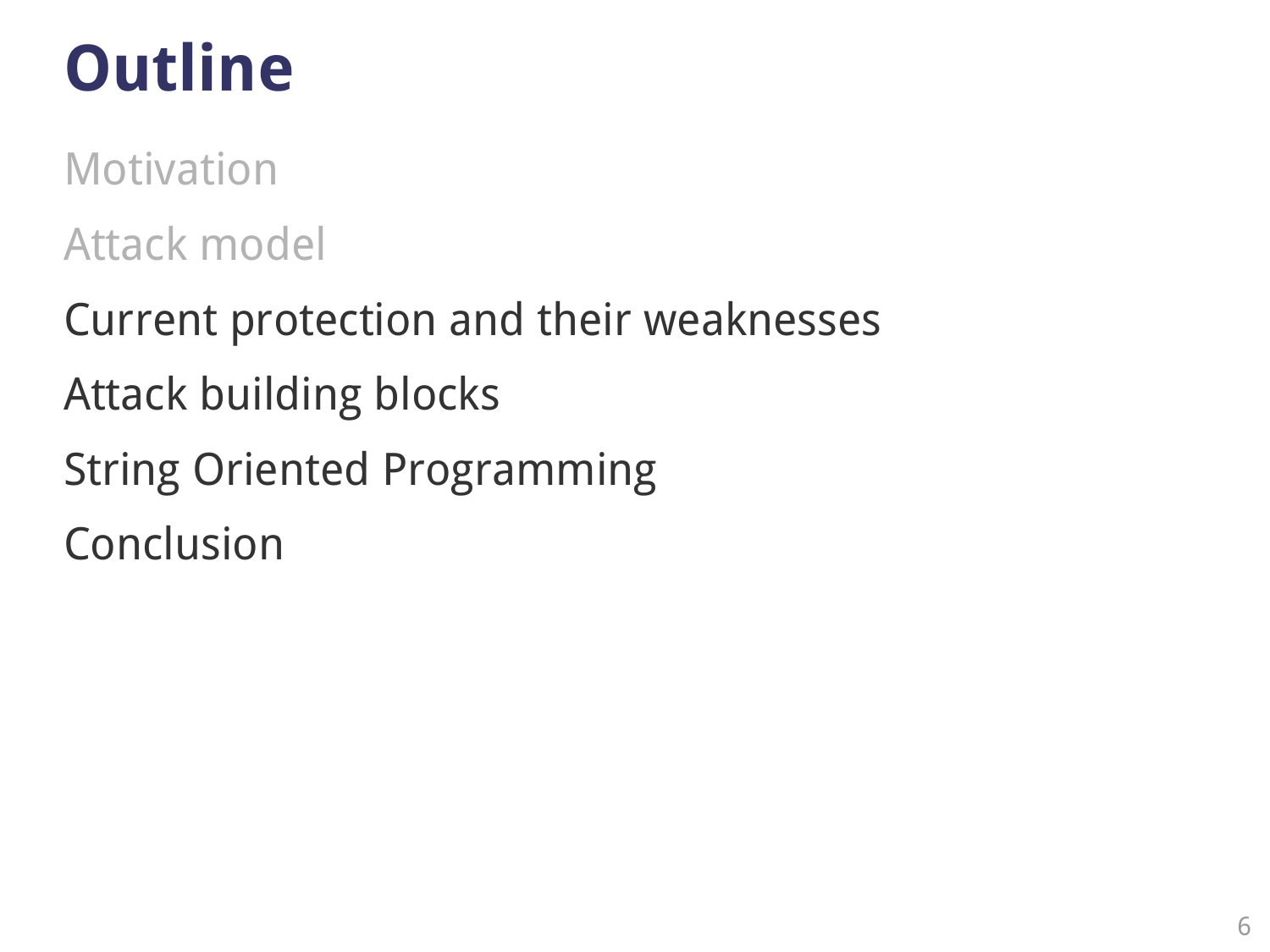### **Current protection**

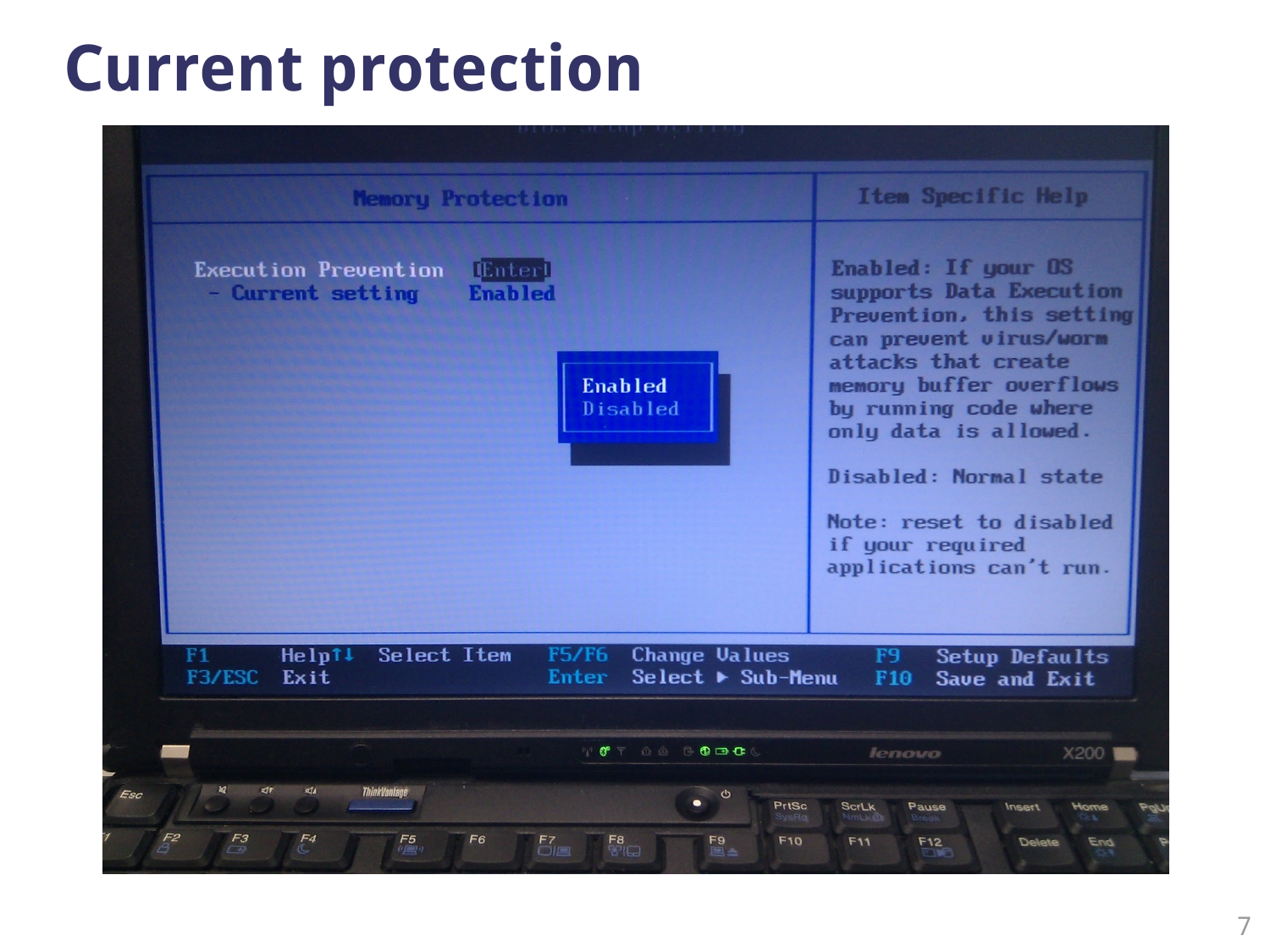### **Current protection**

**Data Exec** 

**Prevention**

ttp:/ $\overline{\phantom{a}}$ 

## **Address Space Layout Randomization**

#### **Canaries**

Ted Attitude Attitude Attitude Attitude Attitude Attitude Attitude Attitude Attitude Attitude Attitude Attitud

http://socialcanary.com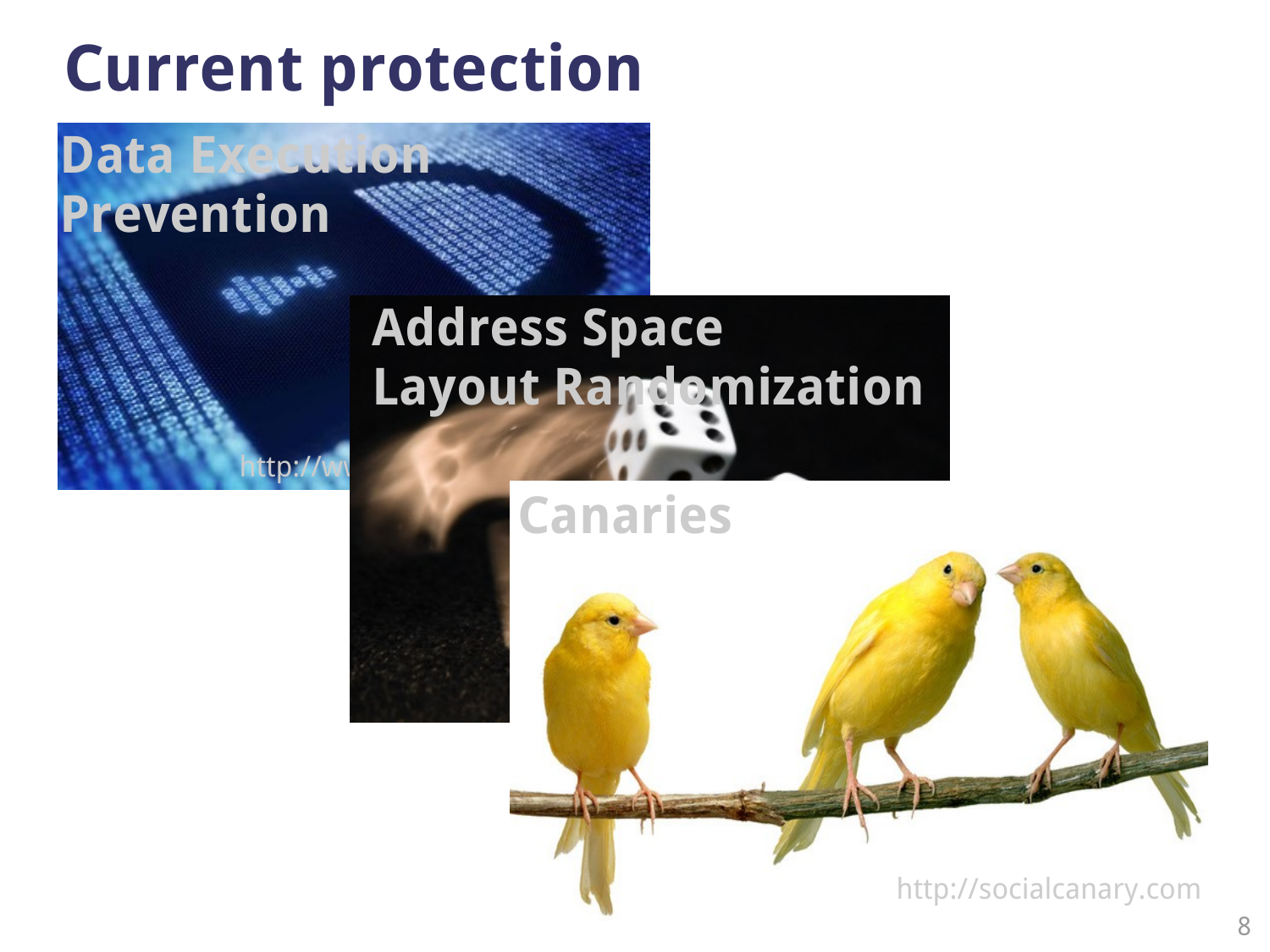# **Data Execution Prevention (DEP)**



#### DEP protects from code-injection attacks

- Based on page table modifications
- A memory page is either executable or writable (not both)

#### Weaknesses and limitations:

- No protection against code-reuse attacks like return-oriented programming or jump-oriented programming
- Self-modifying code not supported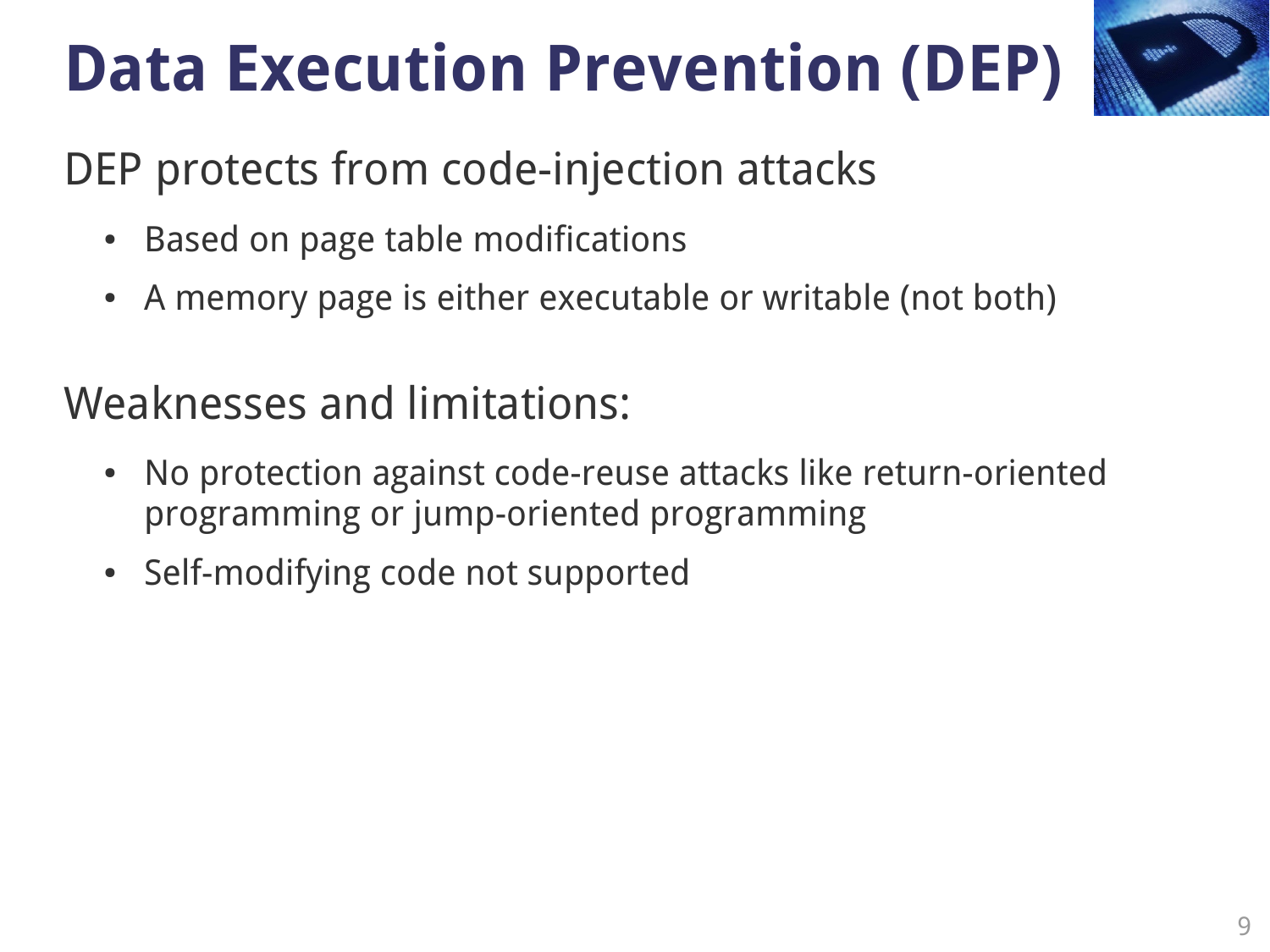# **Addr. Space Layout Rand. (ASLR)**



#### ASLR randomizes code and data layout

- Probabilistic protection against attacks based on the loader
- Locations of all non-static memory regions are randomized during startup

#### Weaknesses and limitations

- Some regions remain static for every run
- Prone to information leaks: randomization remains static during execution
- Performance impact on randomized code  $(-10%)$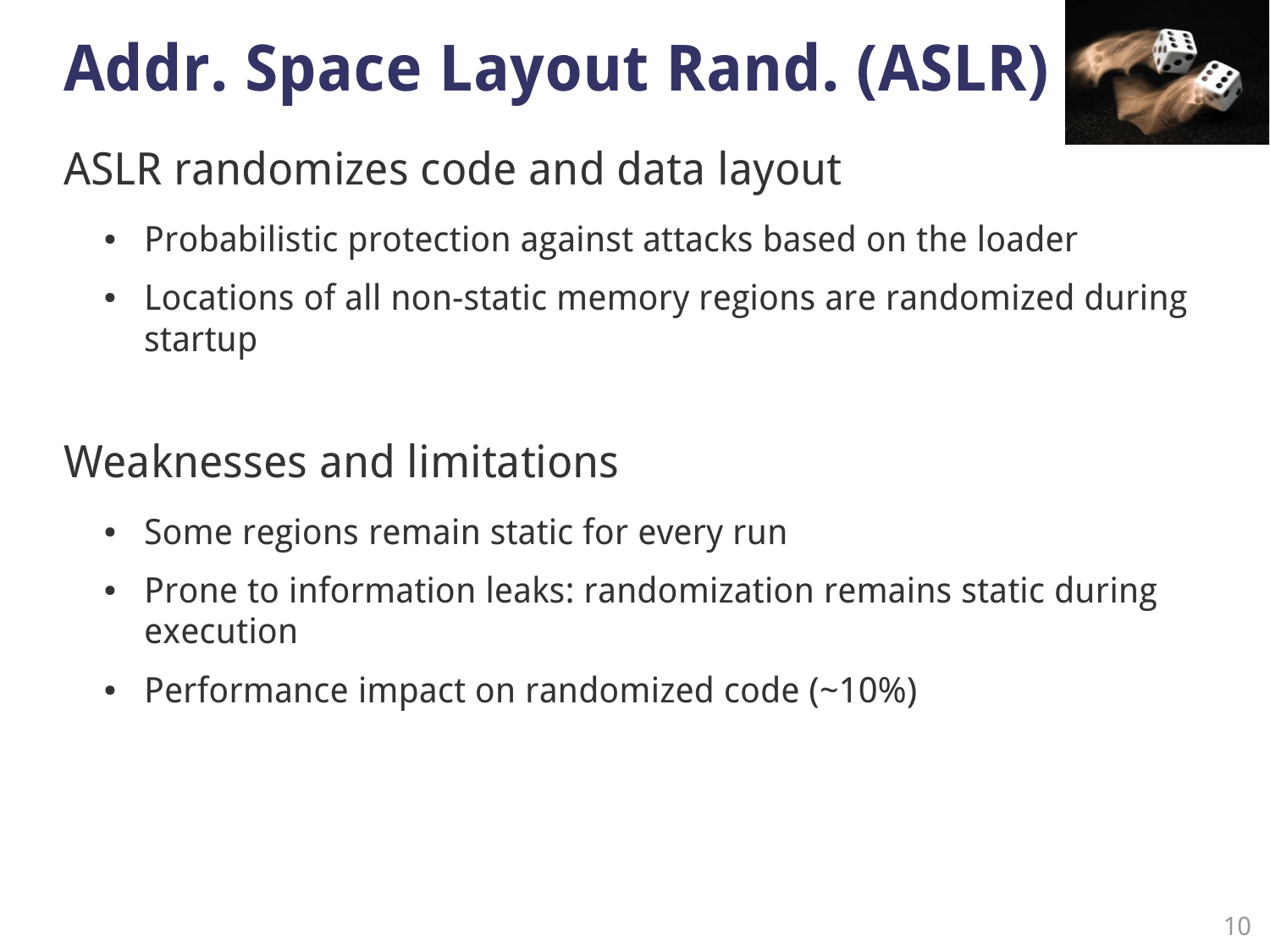### **ASLR Performance Overhead**



ASLR uses one register for PIC / ASLR code

• On IA32 this leads to a performance degradation



SPEC CPU2006 benchmark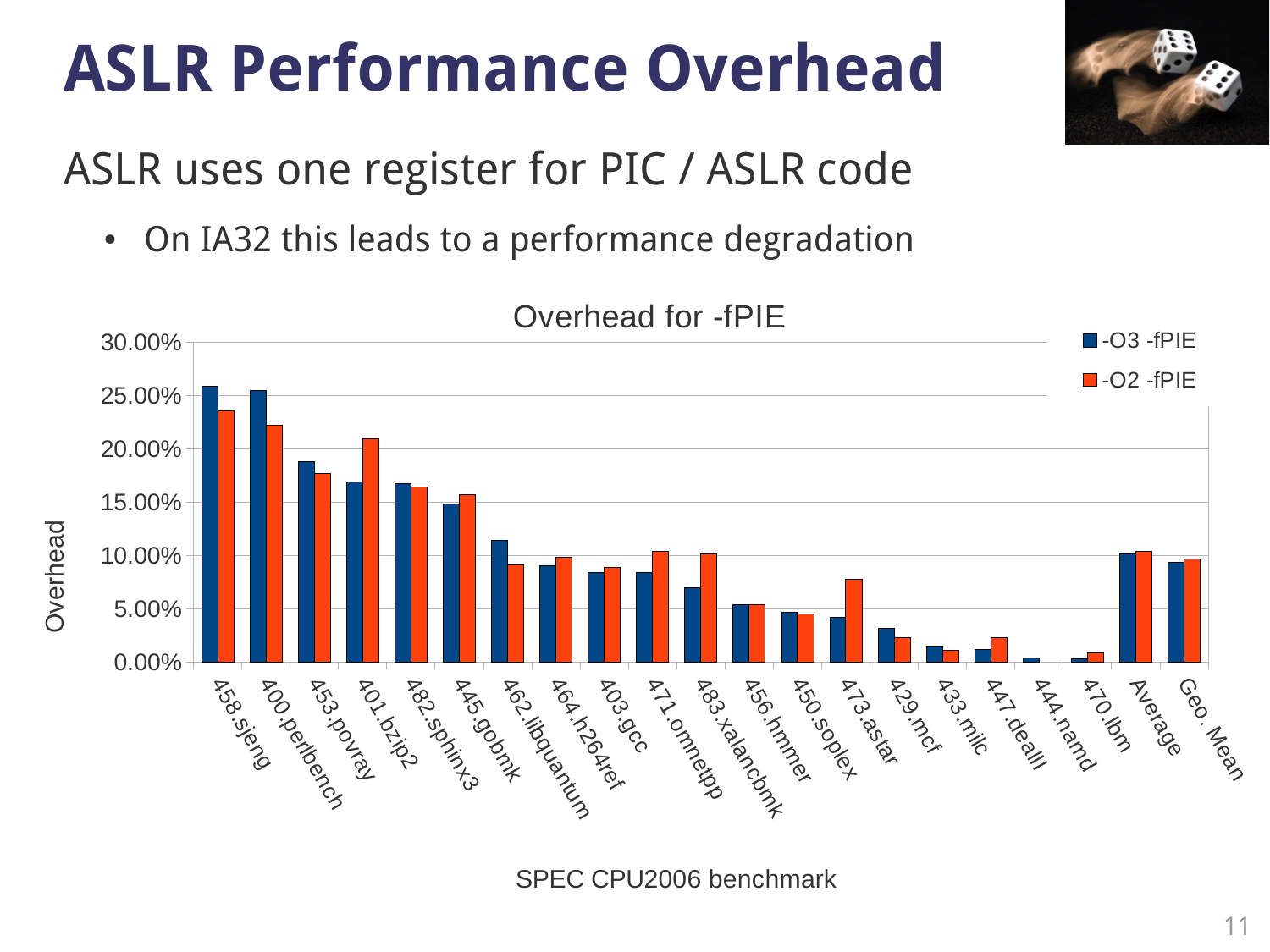### **Canaries**



#### Canaries protect against buffer overflows

- Compiler modifies stack and structure layout
- Canaries are placed between buffers and other variables, content is verified after buffer operations

#### Weaknesses and limitations

- Only protect against continuous writes (buffer overflows)
- No protection against targeted writes (or reads)
- Prone to information leaks: usually one canary value per execution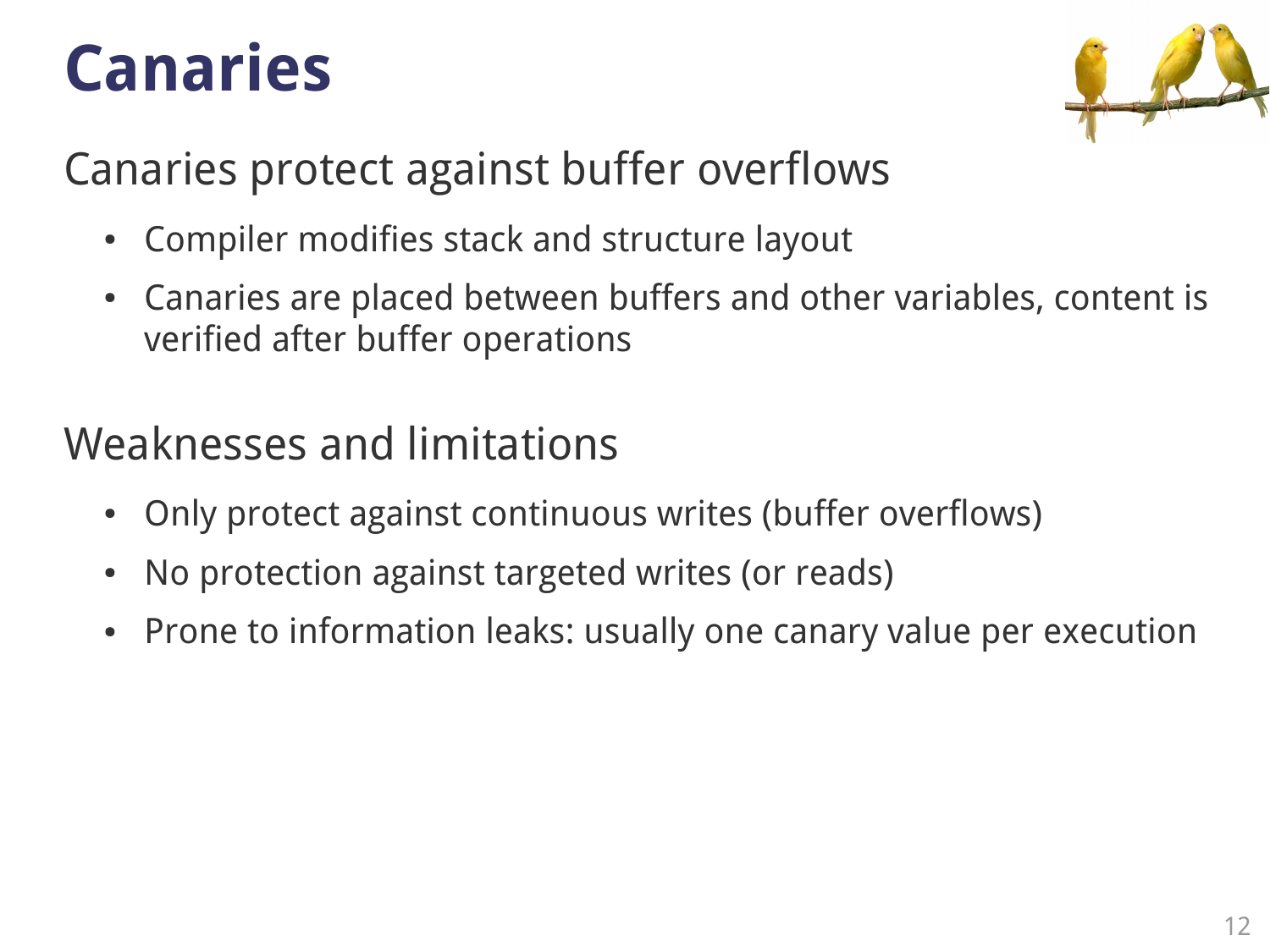## **Defense summary**



Both Canaries and ASLR are probabilistic and prone to information leaks

- One shot attack becomes two shot attack
- Performance issues or data-layout issues

DEP gives us code integrity

- Protects against code injection, not code-reuse
- Code-reuse attacks needed to exploit DEP
- **Hardware extension**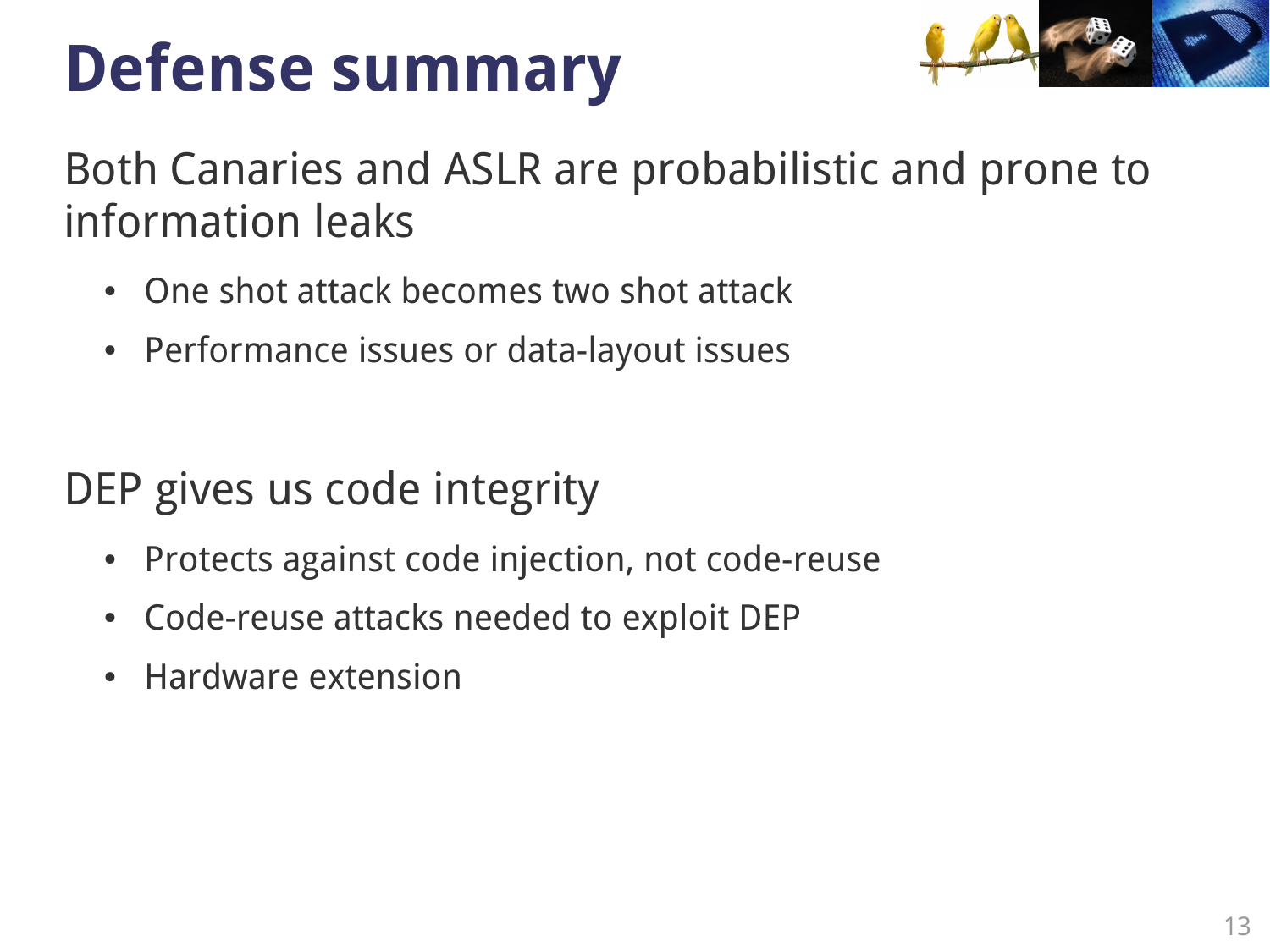## **Outline**

Motivation

Attack model

Current protection and their weaknesses

Attack building blocks

String Oriented Programming

Mitigation

Conclusion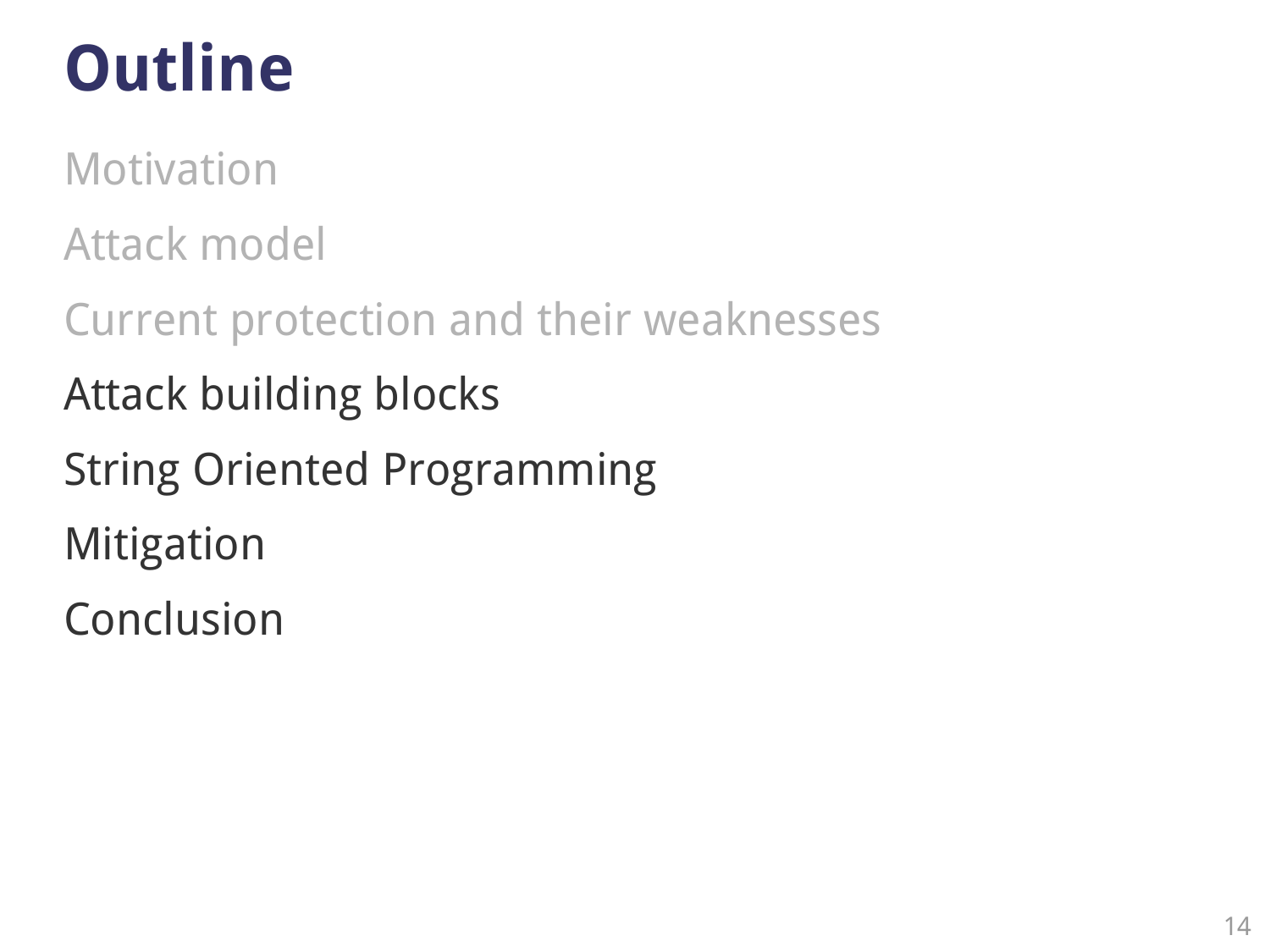# **printf functionality**

#### Format string contains tokens

- Each token consumes a stack slot and prints it
- Format dependent on token

```
printf("fooo") "fooo"
printf("%s", "bar") "bar"
printf("%d", 0x24) "36"
printf("%2s", "foo", "bar") "bar"
printf("%3c", 'A', 'B', 'C') "C"
printf("%$2c", "A") "A" ) " A"
printf("%2$3c", 'A', 'B') " B"
printf("foo%n", &counter) "foo"
```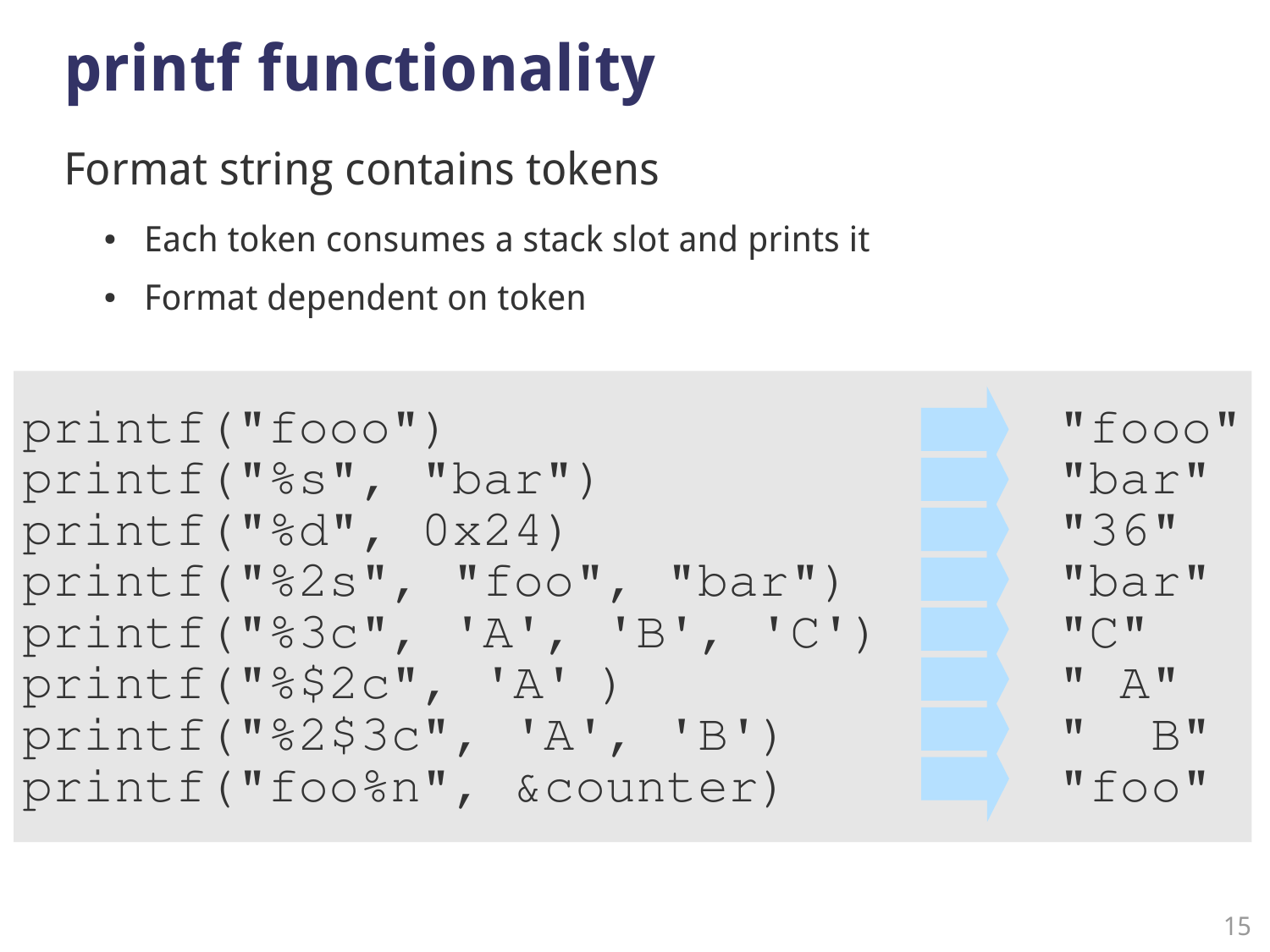### **Format string attack\***

Attacker controlled format results in arbitrary writes

- Format strings consume parameters on the stack
- $\bullet$  token inverses order of input, results in indirect memory write
- Often string is on stack and can be used to store pointers

#### Write **0xc0f3babe** to **0x41414141**:

```
● printf("AAAACAAA%1$49387c%6$hn%1$63947c%5$hn");
N^* write 0xc0f3 – 8 bytes */
 "%1$63947c%5$hn" /* repeat with 0xbabe */
 ● Prepare/inject malicious data
printf(
 "AAAACAAA" /* encode 2 halfword pointers */
 "%6$hn" /* store at second HW */
);
```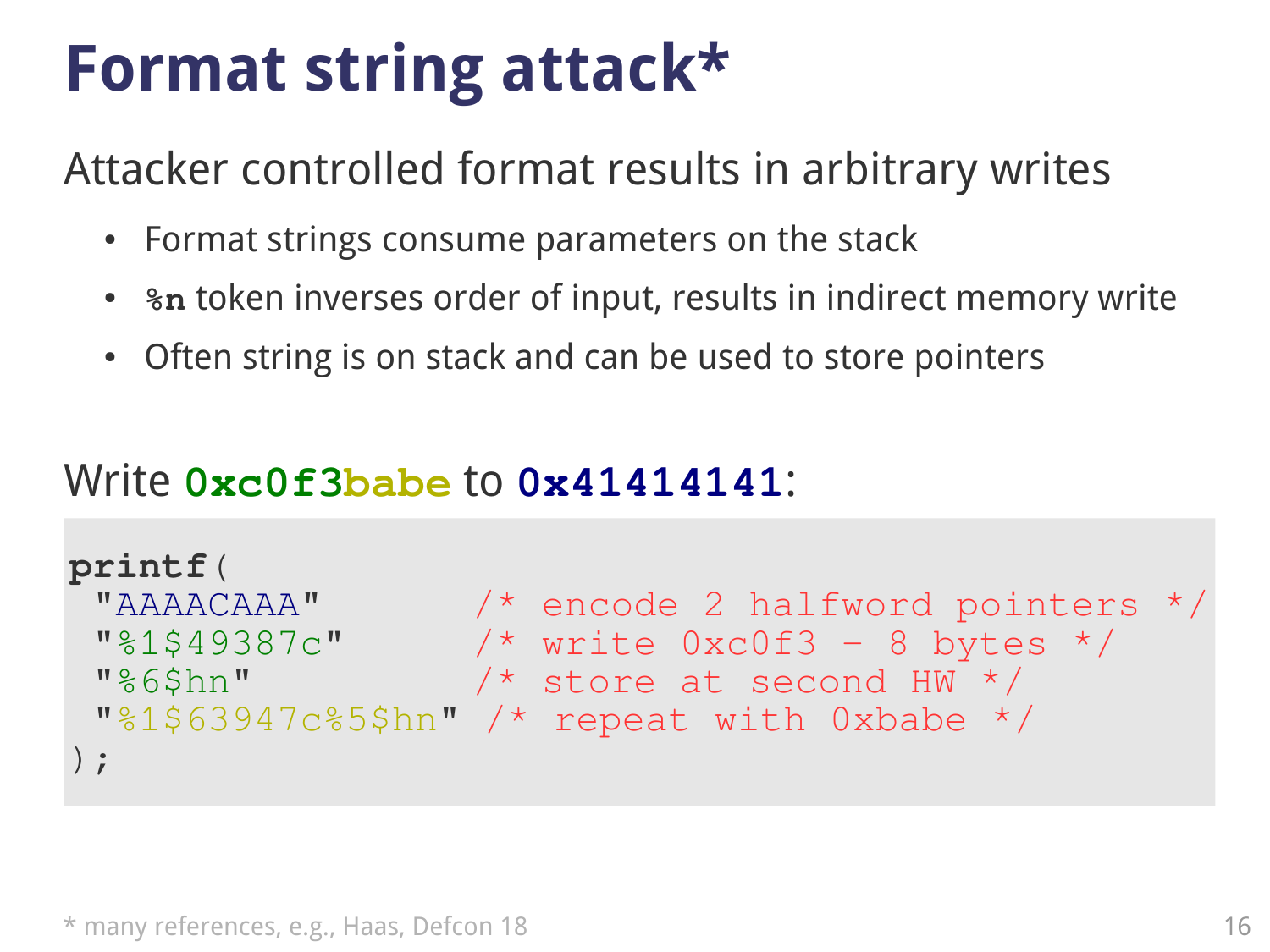## **Return Oriented Programming (ROP)\***

#### ROP based on stack invocation frames

- Executes arbitrary code
- Initial bug prepares stack invocation frames

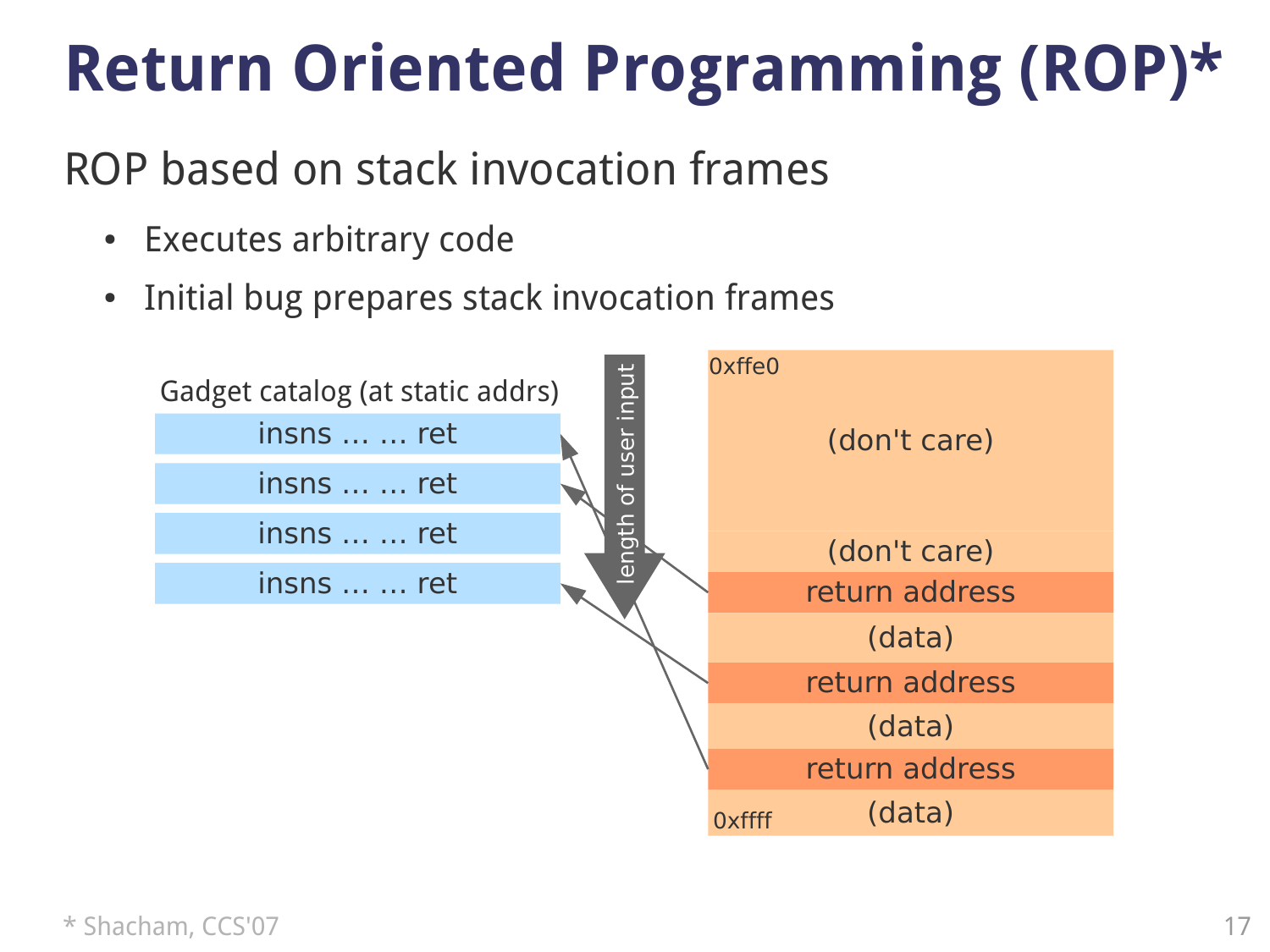## **Outline**

Motivation

Attack model

Current protection and their weaknesses Format String Exploits

String Oriented Programming

- Technique
- Example

Mitigation

Conclusion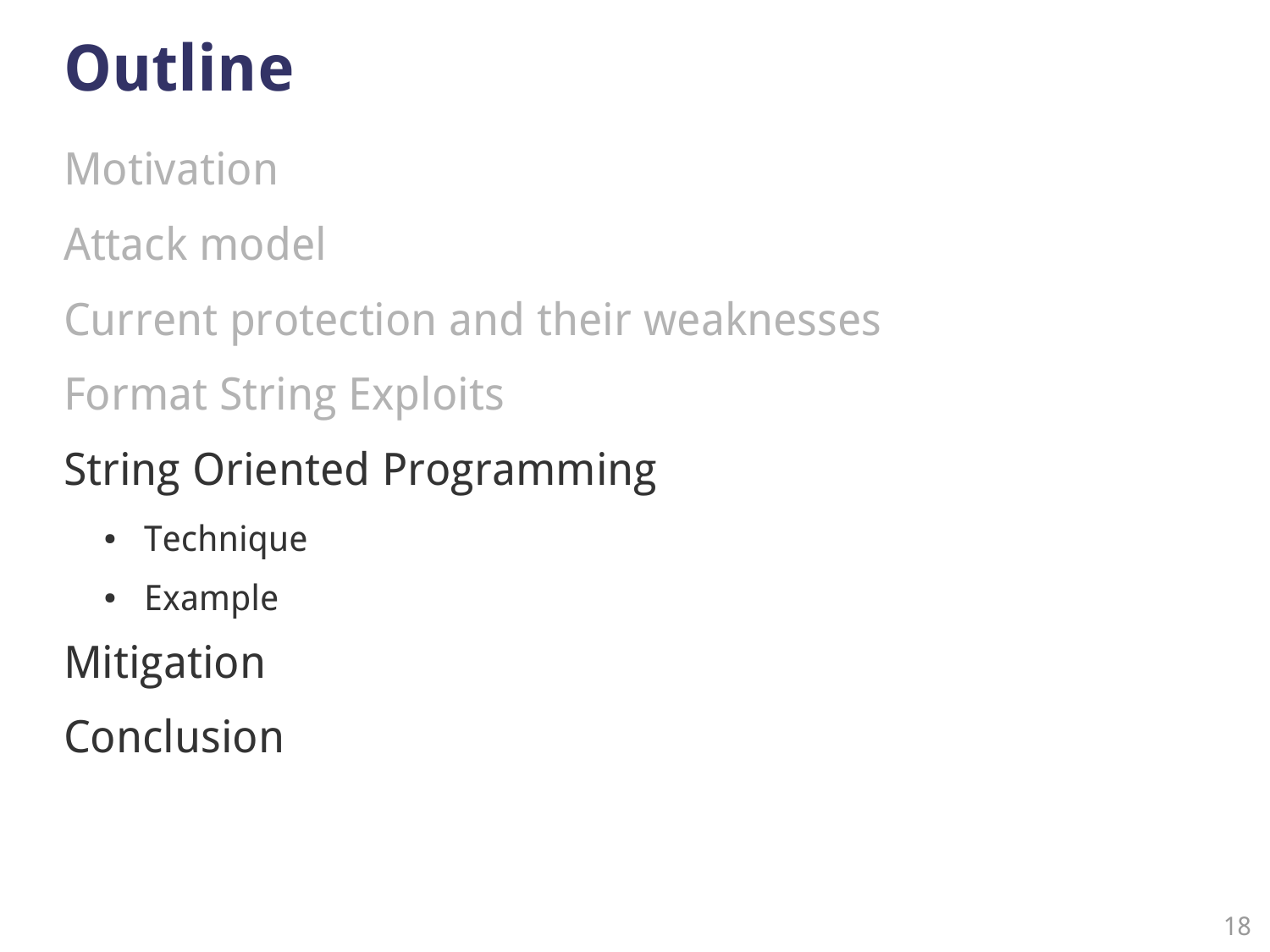# **String Oriented Programming (SOP)**

Observation: format string attacks inject data into running applications

Executing arbitrary code (through data)

- Needed: format string bug, attacker-controlled buffer on stack
- Not needed: buffer overflow, executable writable memory regions

#### SOP builds on ROP/JOP

• Overwrites static instruction pointers

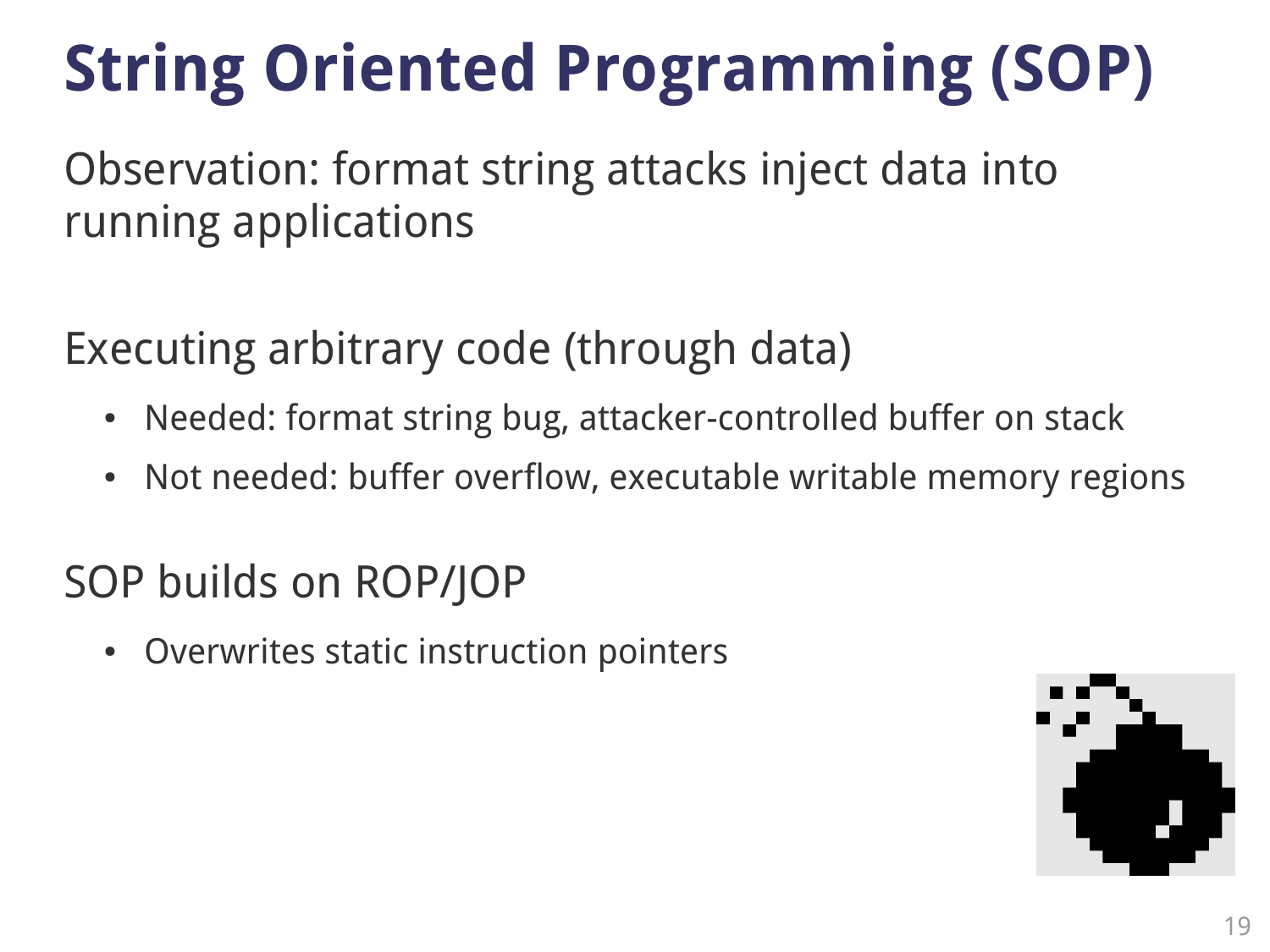# **String Oriented Programming (SOP)**

#### Patching and resolving addresses

- Application is static (this includes application's .plt and .got)
- Static program locations used to resolve relative addresses

#### Resolving hidden functions

- ASLR randomizes  $\sim$ 10bit for libraries
- Modify parts of static .got pointers
- Hidden functions can be called without loader support

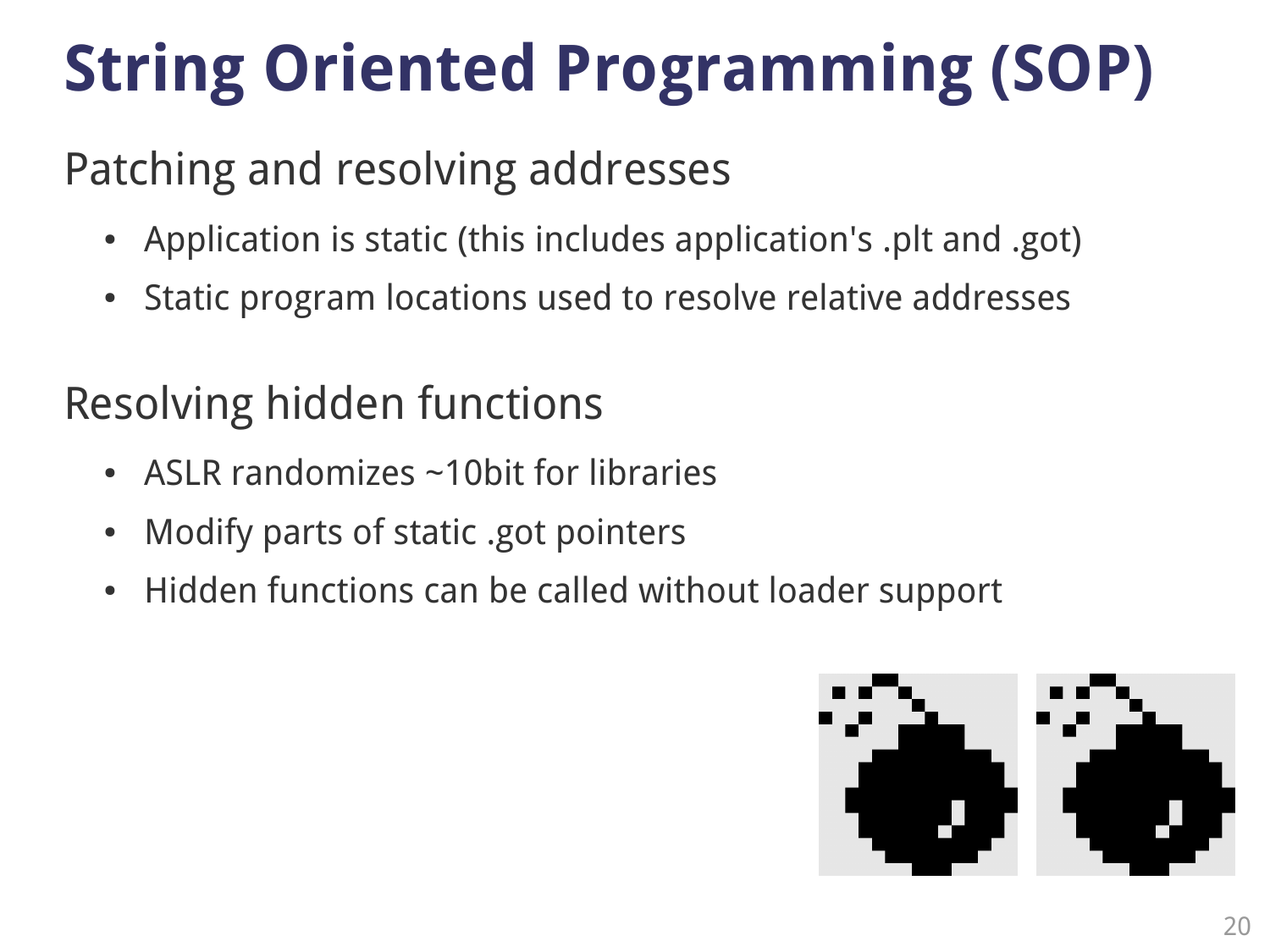## **Running example**

```
void foo(char *arg) {
  char text[1024]; // buffer on stack
  if (strlen(arg) >= 1024) // length check
    return;
  strcpy(text, arg);
  printf(text); // vulnerable printf
}
…
foo(user_str); // unchecked user data
…
```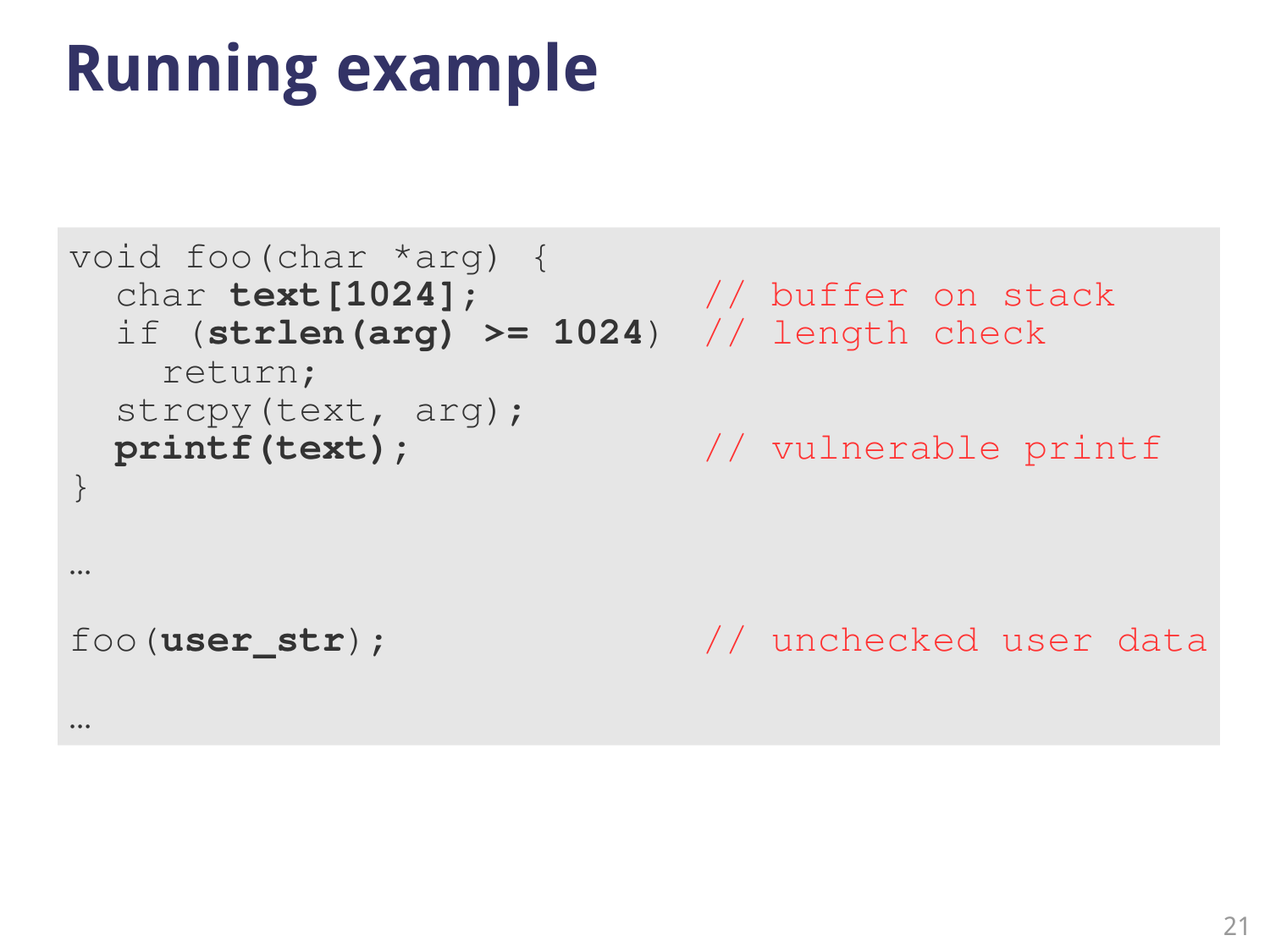### **SOP: No Protection**

All addresses are known, no execution protection, no stack protection

• Redirects control flow to code in the format string itself

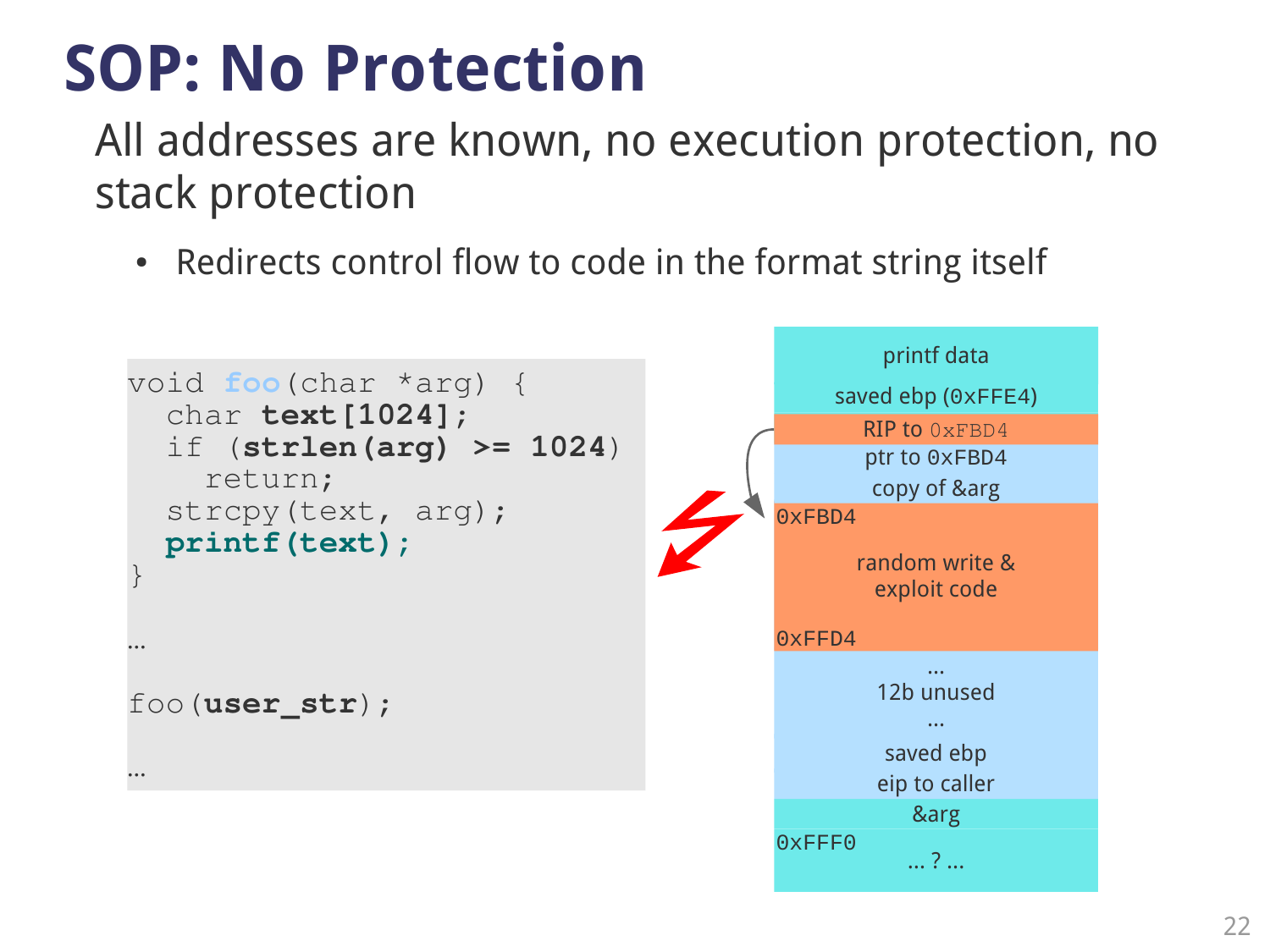# **SOP: Only DEP**



DEP prevents code injection, rely on ROP/JOP instead GNU C compiler adds frame\_lift gadget

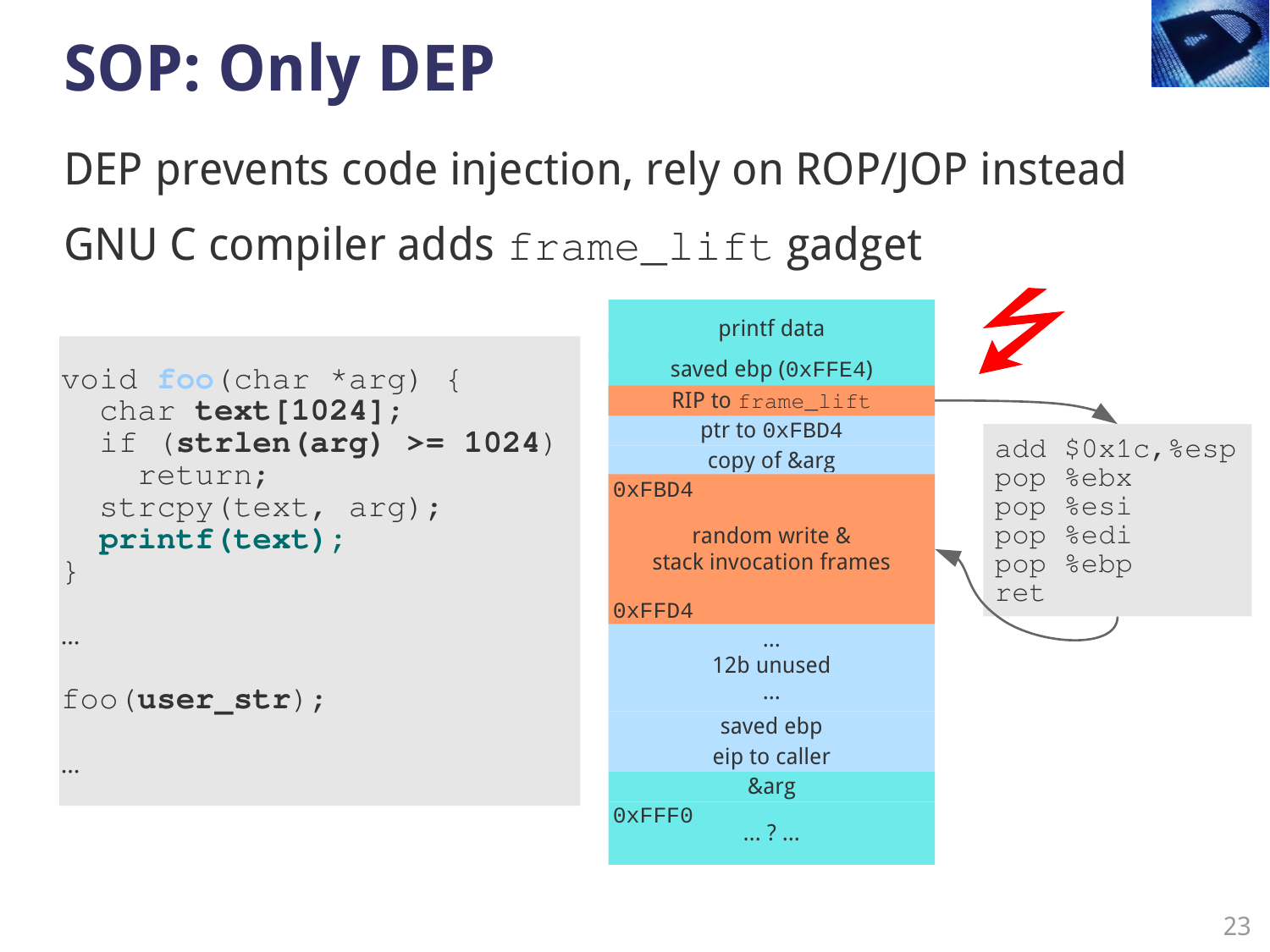## **SOP: DEP & Canaries**



#### ProPolice uses/enforces stack canaries

• Reuse attack mechanism, keep canaries intact

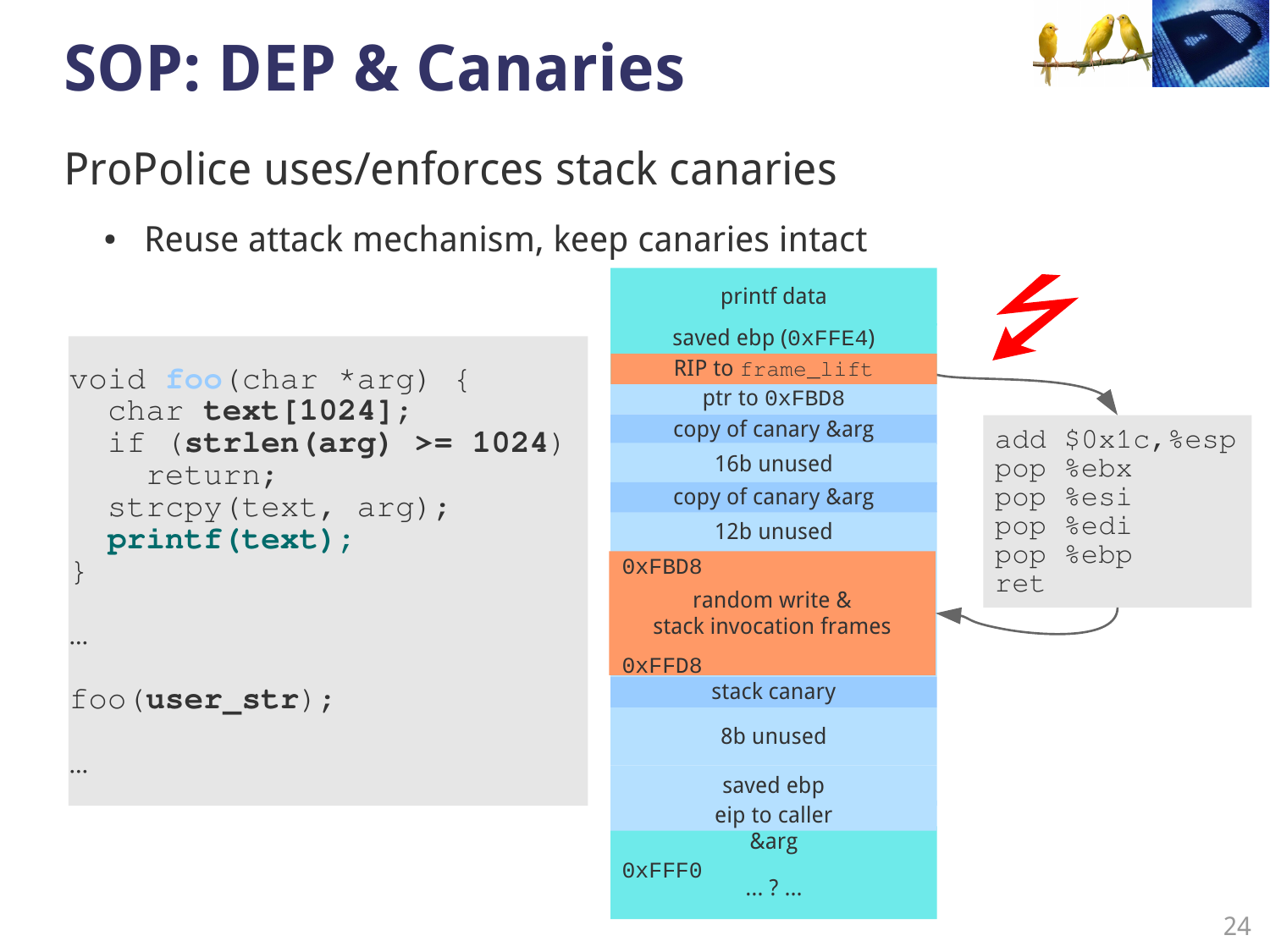# **SOP: ASLR, DEP, Canaries**

Combined defenses force SOP to reuse existing code

- Static code sequences in the application object
- Imported functions in the application (.  $p1t$  and .  $qot$ )

Use random byte-writes to adjust . got entries

- Enable other functions / gadgets that are not imported
- Combine stack invocation frames and indirect jump/call gadgets

```
void foo(char *prn)
\{ char text[1000]; // protected on stack
   strcpy(text, prn);
   printf(text); // vulnerable printf
  puts("logged in\n"); // 'some' function
}
```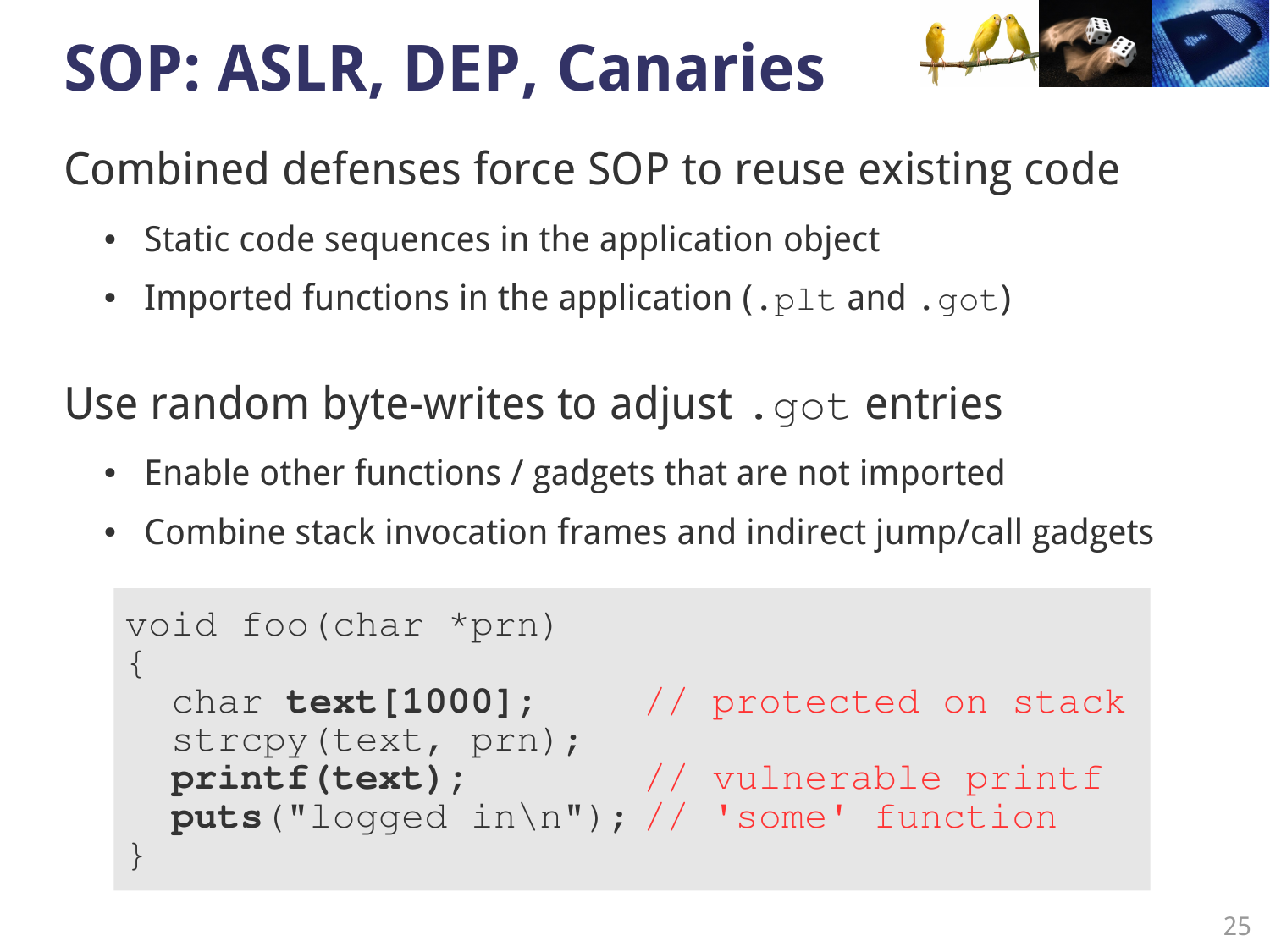# **SOP: ASLR, DEP, Canaries**





Application (static) Libraries, heap, stack(s) (dynamic)

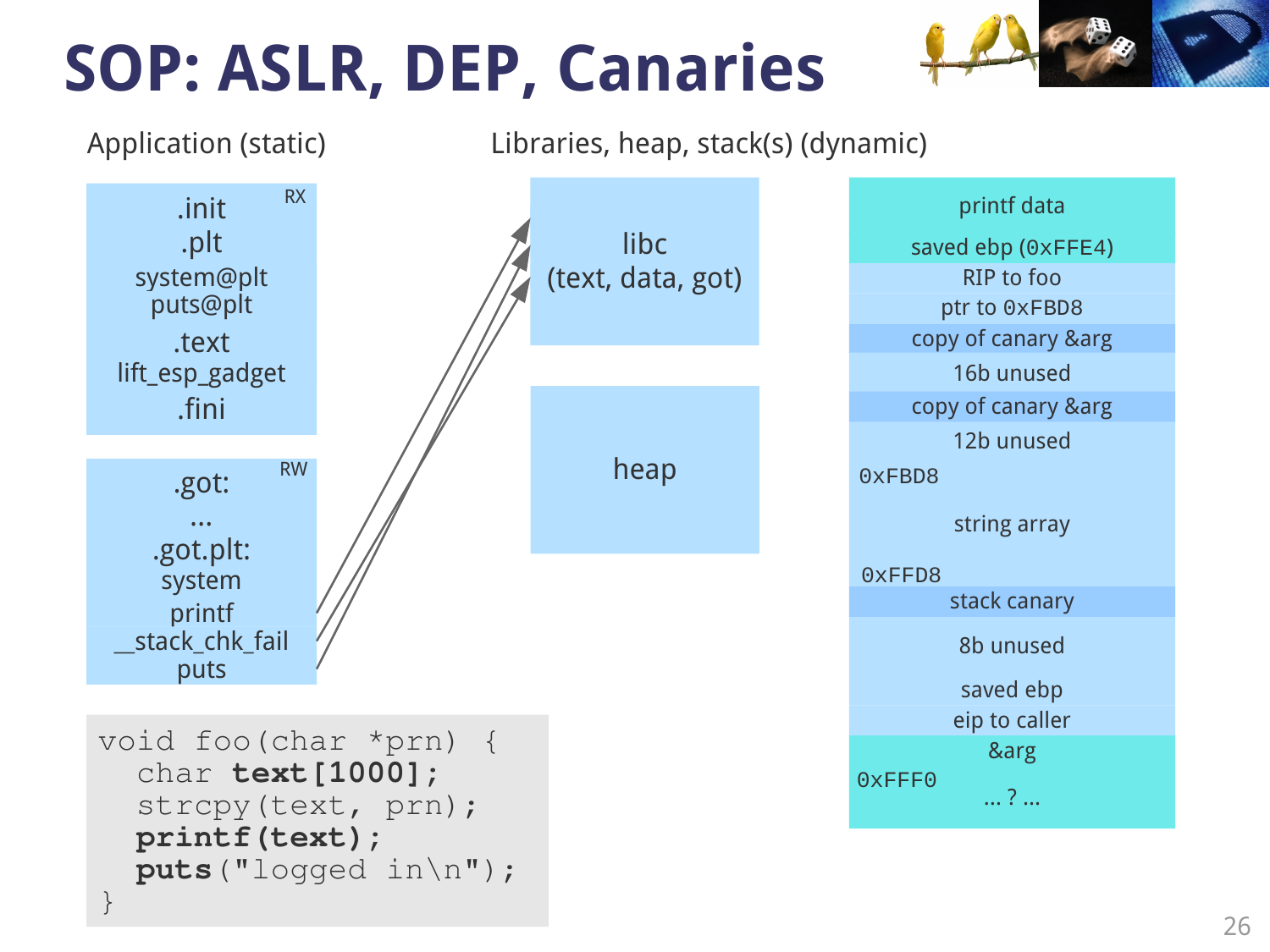# **SOP: ASLR, DEP, Canaries**





Application (static) Libraries, heap, stack(s) (dynamic)

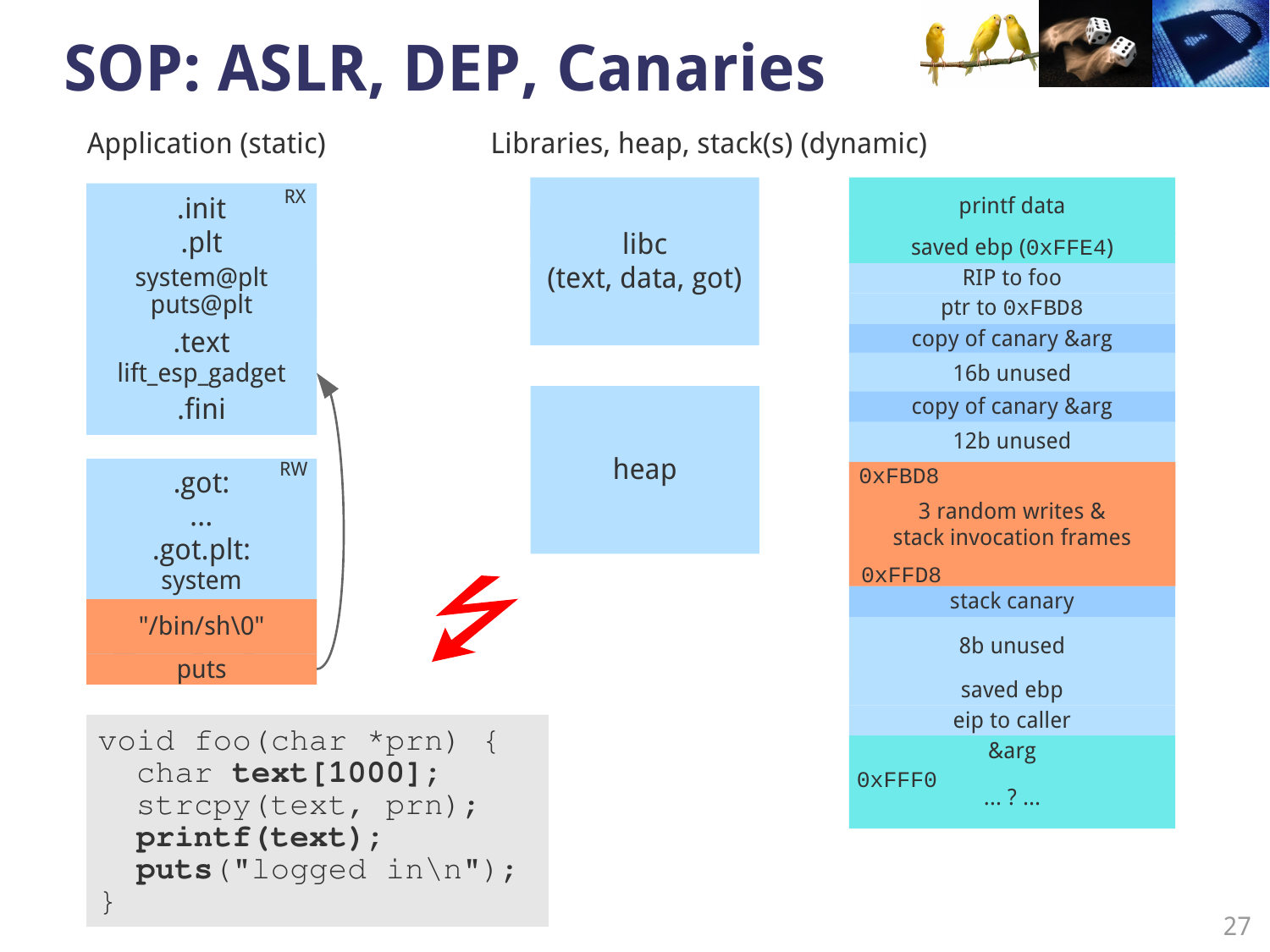## **Outline**

Motivation

Attack model

Current protection and their weaknesses Format String Exploits String Oriented Programming Mitigation

Conclusion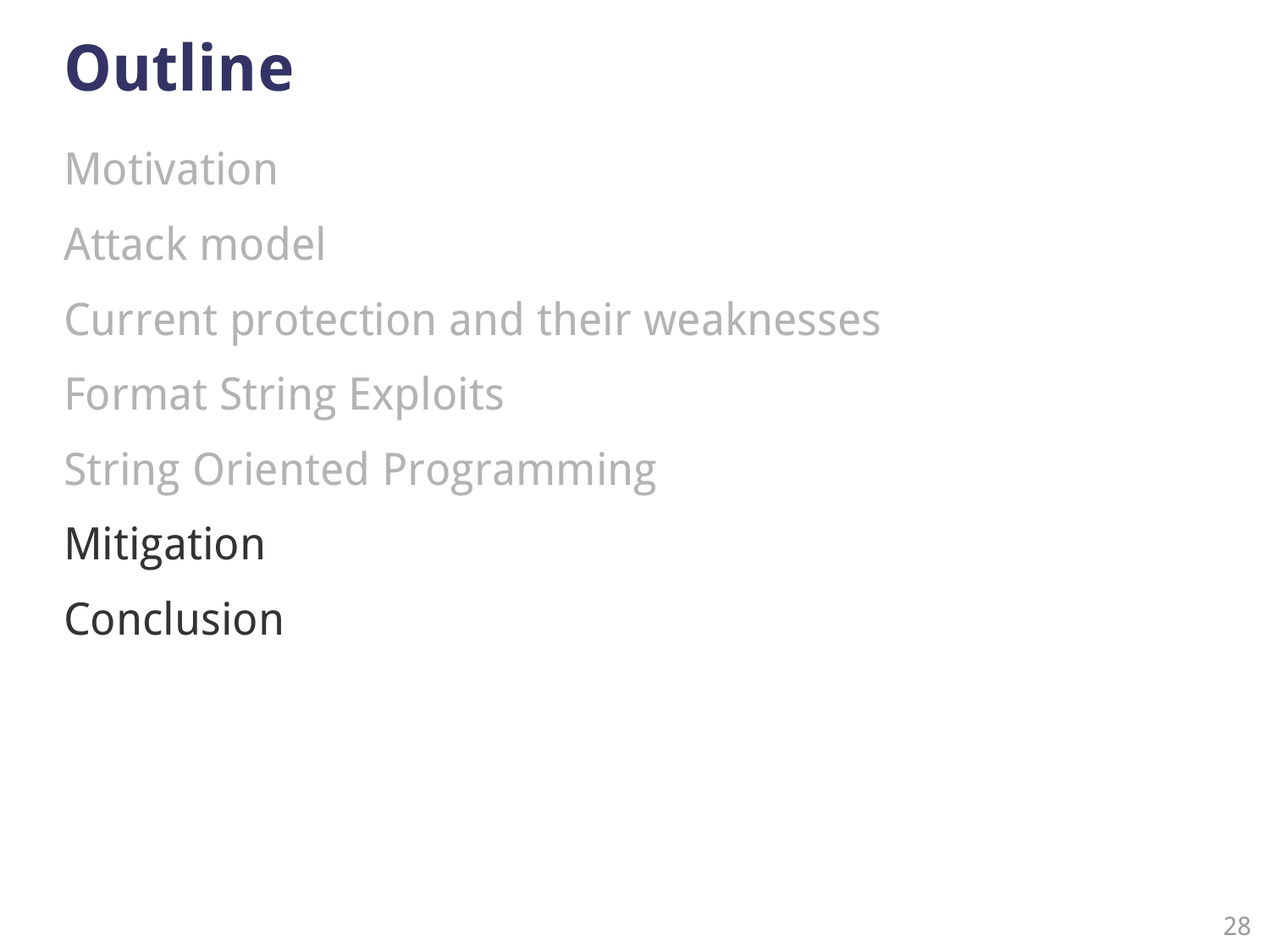# **Mitigation**

#### Control-flow protection

- Use a shadow stack to protect the RIP
- Protect indirect control flow transfers

#### Disable writes in format strings

- Remove **%n** processing
- Add (static and dynamic) compiler checks for valid targets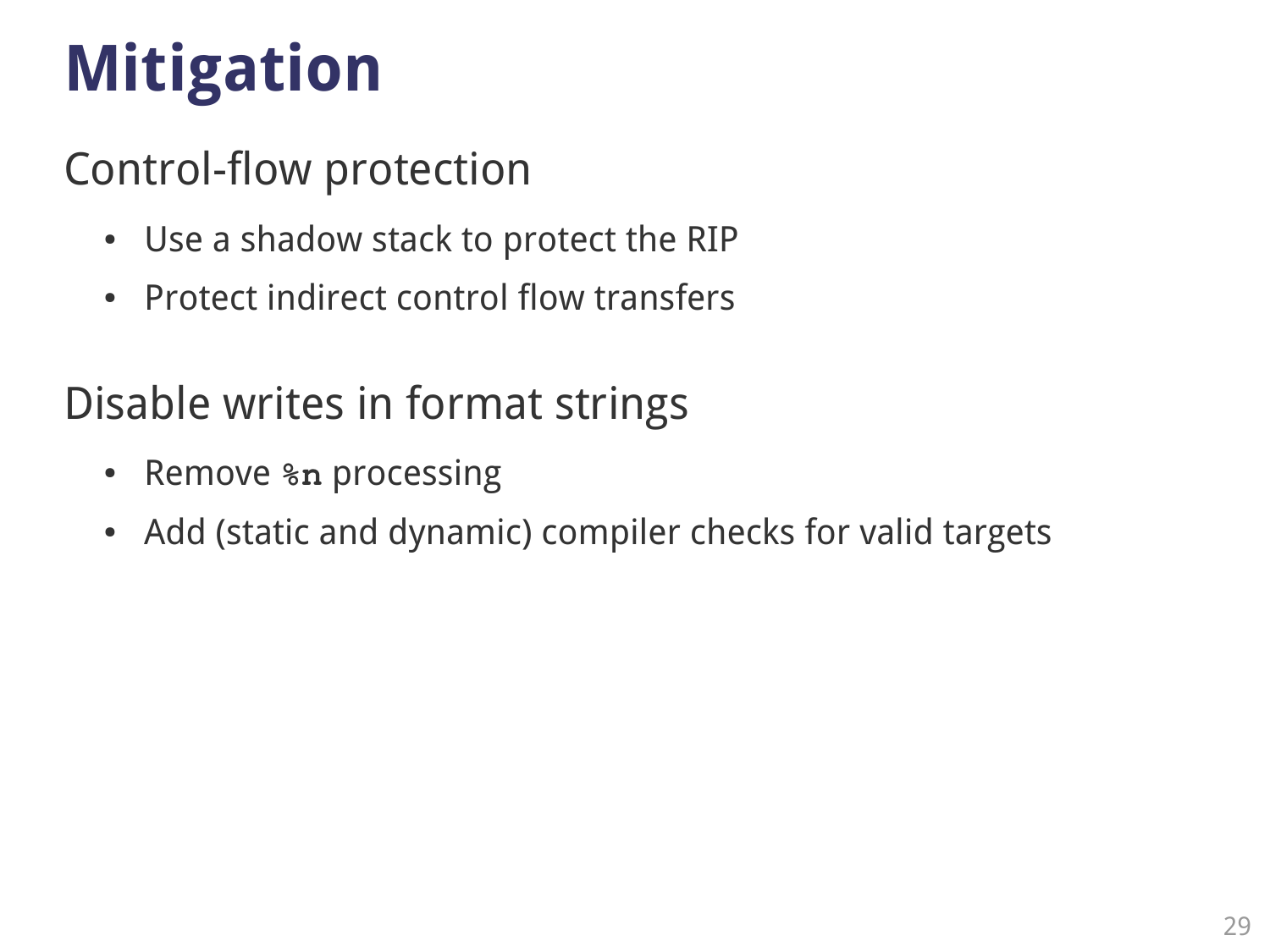## **Outline**

Motivation

Attack model

Current protection and their weaknesses Format String Exploits String Oriented Programming Mitigation

Conclusion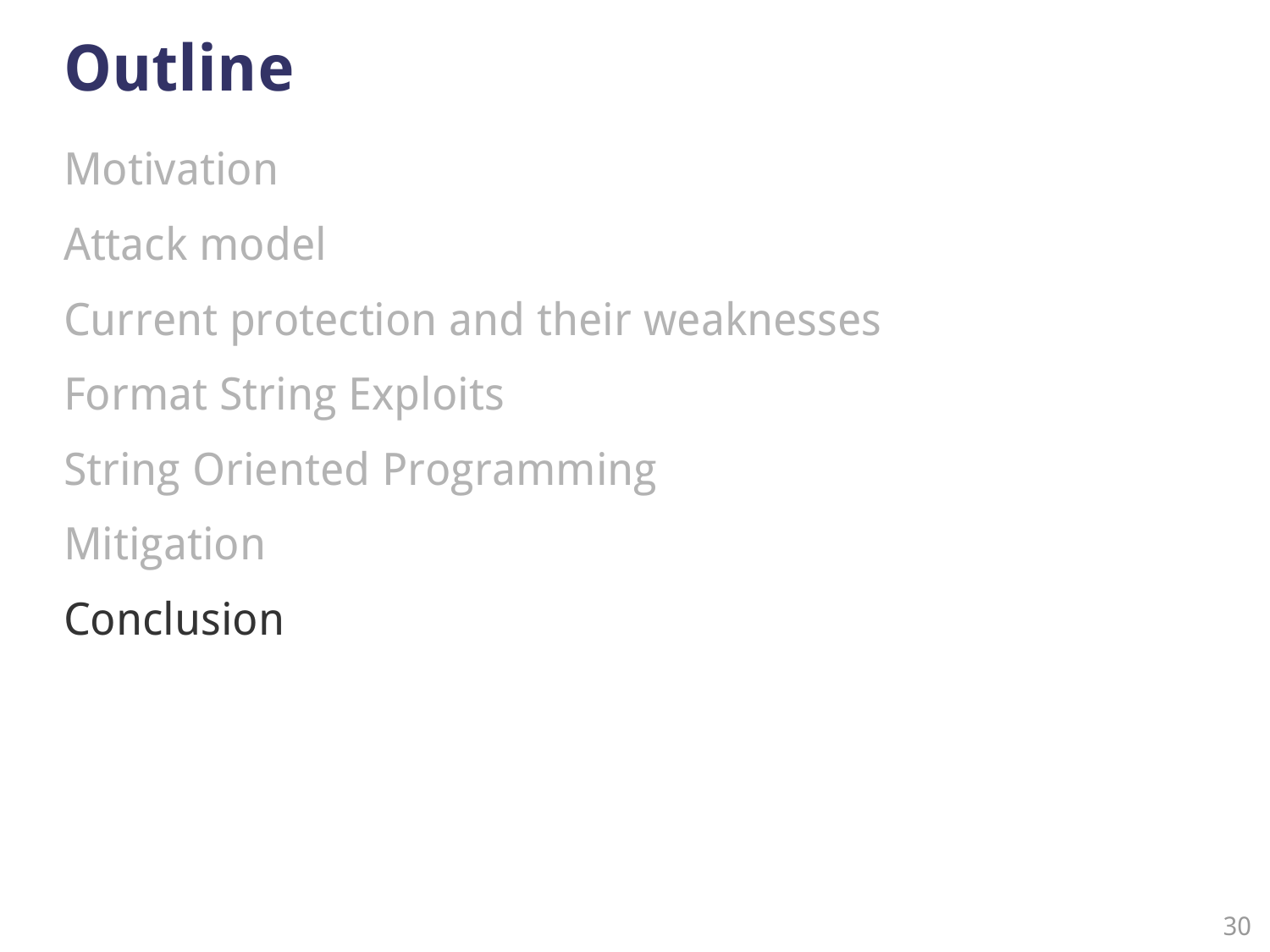## **Conclusion**

#### String Oriented Programming (SOP)

- Based on format string exploit
- Extends code-reuse attacks (ROP / JOP)
- Naturally circumvents DEP and Canaries
- Reconstructs pointers and circumvents ASLR

Format string bugs result in complete compromise of the application and full control for the attacker

- SOP protection needs more work (virtualization, or secure libc?)
- Look at the complete toolchain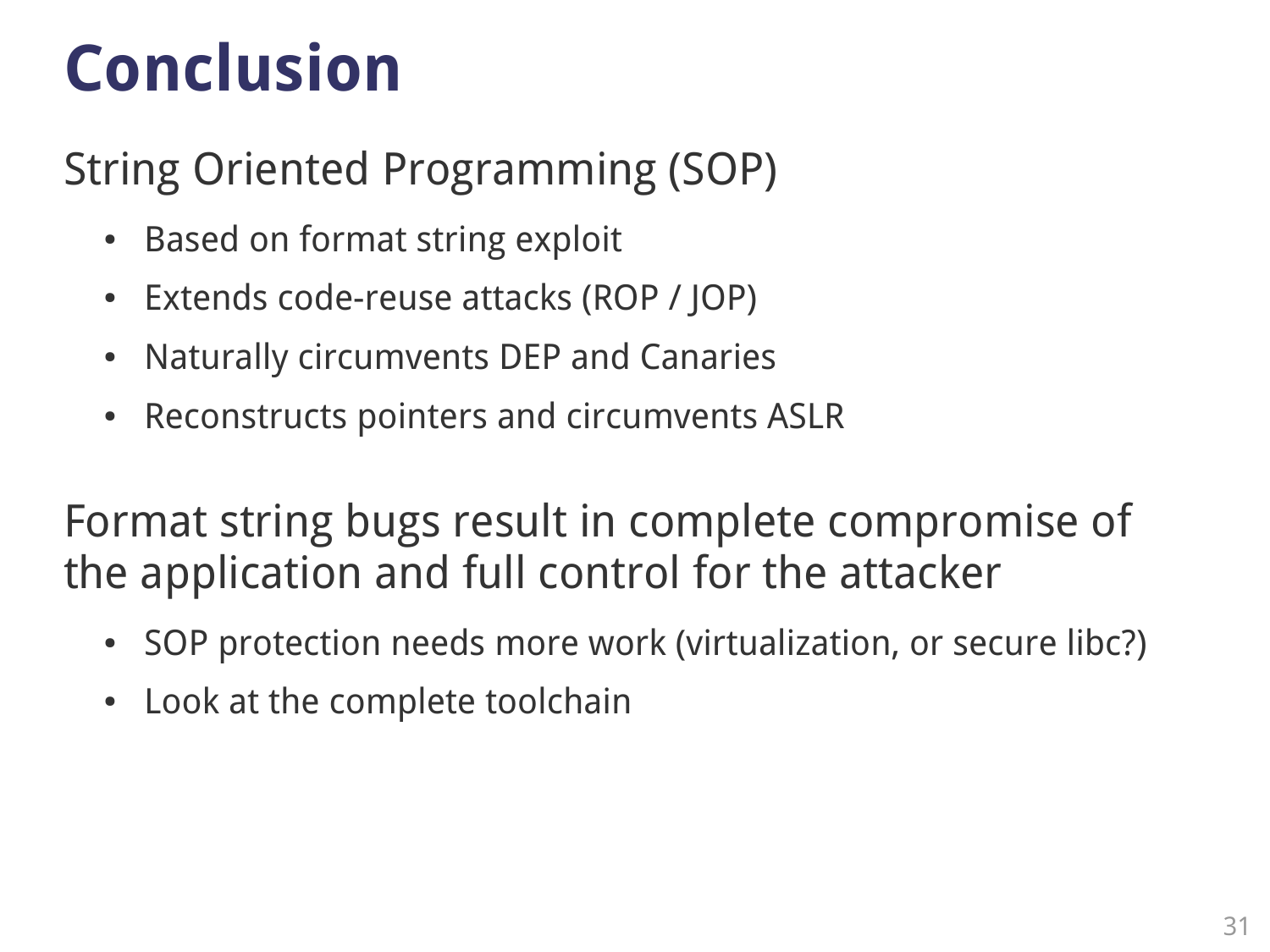### **Questions?**

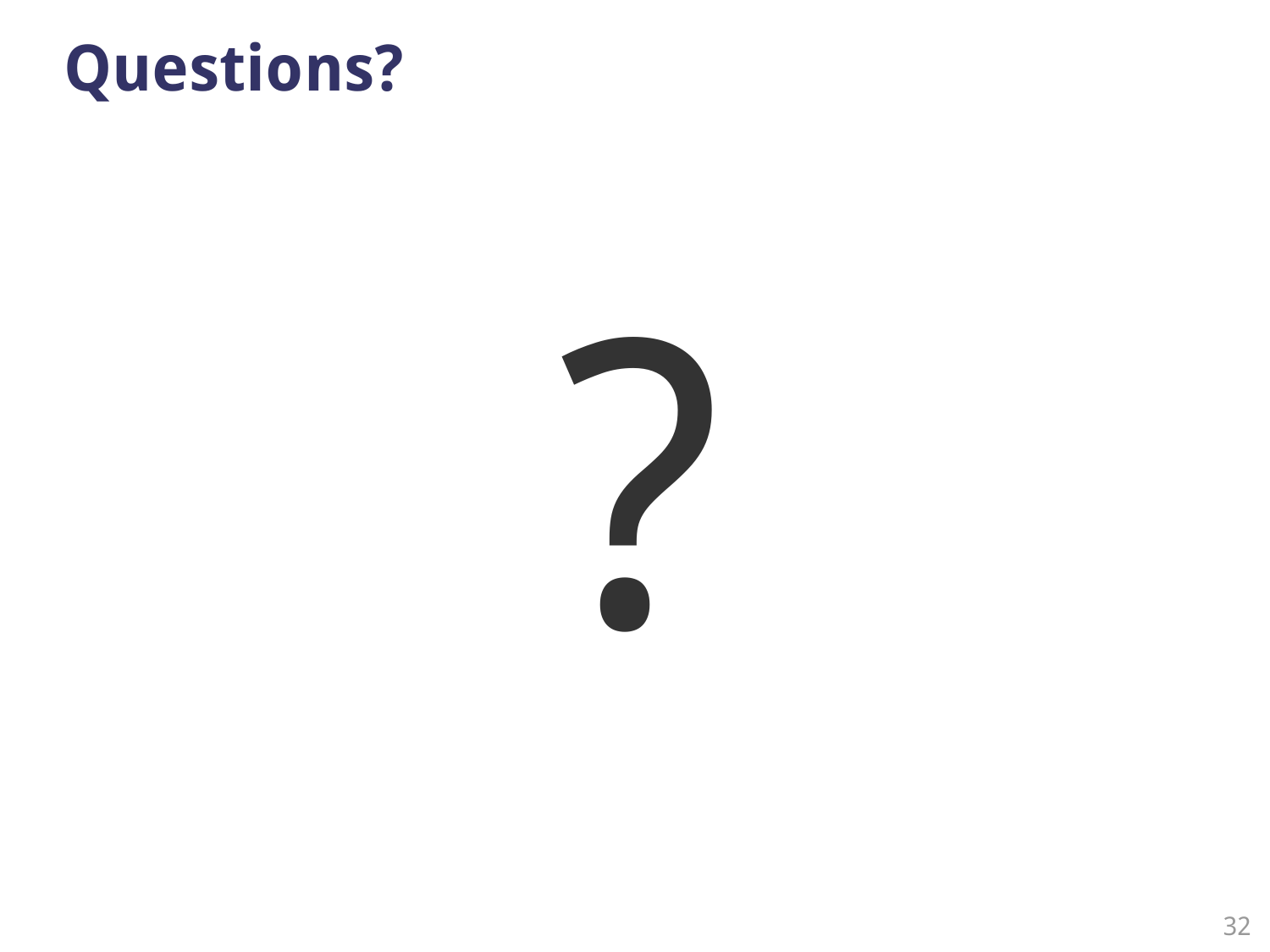## **Other protection mechanisms**

Stack integrity (StackGuard, Propolice) Verify library usage (Libsafe / Libverify) Pointer encryption (PointGuard) ISA modifications (ISA randomization) Format string protection (FormatGuard) Randomize memory locations (ASLR) Check/verify control flow transfer (CFI / XFI)